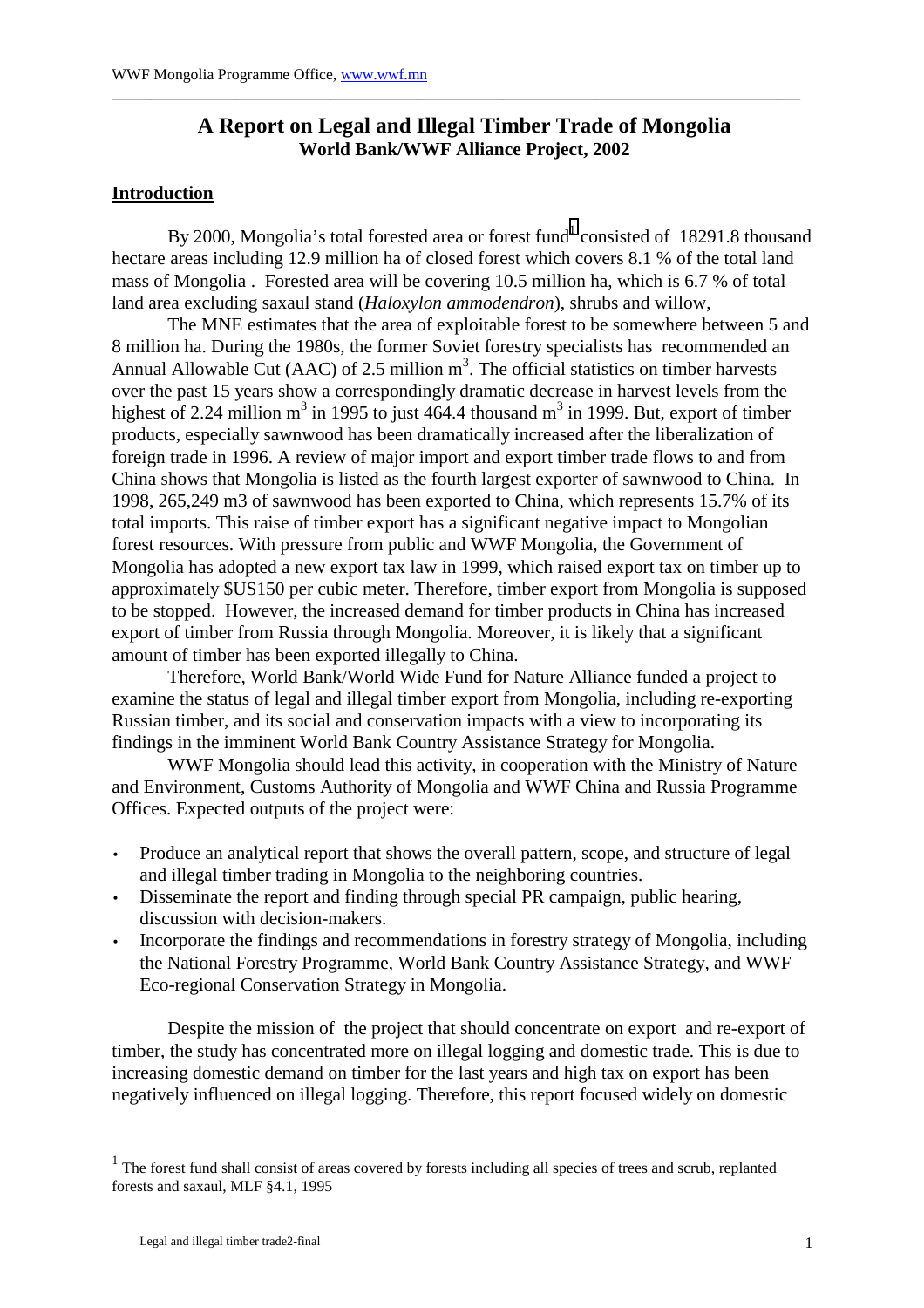trade and as well as on export. In addition, during the project period, there has been produced video materials and broadcasted on National TV nation wide.

\_\_\_\_\_\_\_\_\_\_\_\_\_\_\_\_\_\_\_\_\_\_\_\_\_\_\_\_\_\_\_\_\_\_\_\_\_\_\_\_\_\_\_\_\_\_\_\_\_\_\_\_\_\_\_\_\_\_\_\_\_\_\_\_\_\_\_\_\_\_\_\_\_\_\_\_\_\_\_\_\_\_\_\_\_\_\_\_

# **Mongolian Forest Resources, Current Condition and its Ecological Features**

As it was stated before, total forestland of Mongolia  $2$  is 18291.8 thousand hectare including 12.9 million ha of closed forest which covers 8.1 % of territory. It would be , some 10.5 million ha, which is 6.7% of total land area, excluding saxaul stand (*Haloxylon ammodendron*), shrubs and willow. The total forest stand stock equals to 1.4 billion cubic meters with total annual increment of 12.0 million cubic meter. (The National Programme on Forest, 2001) The most common tree species' are larch (*Larix sibirica*), Siberian pine or cedar (*Pinus sibirica*), Scotch pine (*Pinus sylvestris*), and birch (predominantly *Betula platyphylla*).

The northern forests are part of a transitional zone between the Siberian taiga forest (boreal forest) to the north and the grasslands to the south. The forest of the north typically grow on mountain slopes at the altitude of 800 - 2,500 meters above sea level. *Aimags* <sup>3</sup>in the northern and central parts of the country that contains most of these boreal forests are Hovsgol (35.475 km<sup>2</sup> of forest), Selenge (22.256 km<sup>2</sup>), Tuv (16.268 km<sup>2</sup>), Bulgan (15.520 km<sup>2</sup>), Khentii (14.840 km<sup>2</sup>), Arkhangay (11.654 km<sup>2</sup>) and Zavkhan (9.900 km<sup>2</sup>).<sup>4</sup>

The southern and south-western parts of the country are dominated by arid forests and shrub lands. The last estimates of species composition for the Gobi area listed 90% coverage and 10% *Tamarix spp* (James R Wingard, 2001). Saxaul and shrubs are vital for the survival of the region in general being as the protective mass against erosion and desertification.

 According to their basic functions for ecology and economy, the forests are subdivided into:

- 1. Strict zone forests about 48.2 % of the forestland. These forests are sub-alpine forests in general and also pristine and conservation zone forests of Strictly Protected Areas and special zones of the National Parks<sup>5</sup>.
- 2. Protection forests 45.0 % of the forestland. Forests of remaining zones of the Protected areas belong to this category, in addition to green belts of settlements, prohibited strips, saxaul forests, oases, small patchy forests covering up to 100 hectares and forests at slopes greater than 30 degrees.
- 3. Commercial forests 6.8 % of the forestland. These are forests used mainly for the production of wood and timber.

# **Ecological Features of Mongolian Forest**

The boreal forests of Mongolia are distributed in the transition zone that stretches between the southern edge of Siberia's vast taiga forest - the largest continuous forest

 $2<sup>2</sup>$  The forest fund shall consist of areas covered by forests including all species of trees and scrub, replanted forests and saxaul, MLF §4.1, 1995

 $3$  Aimag is a biggest administrative unit. Mongolia consists from 21 aimags. 4

<sup>&</sup>lt;sup>5</sup> Report on current condition of Mongolian Environment, 2001, Ministry for Nature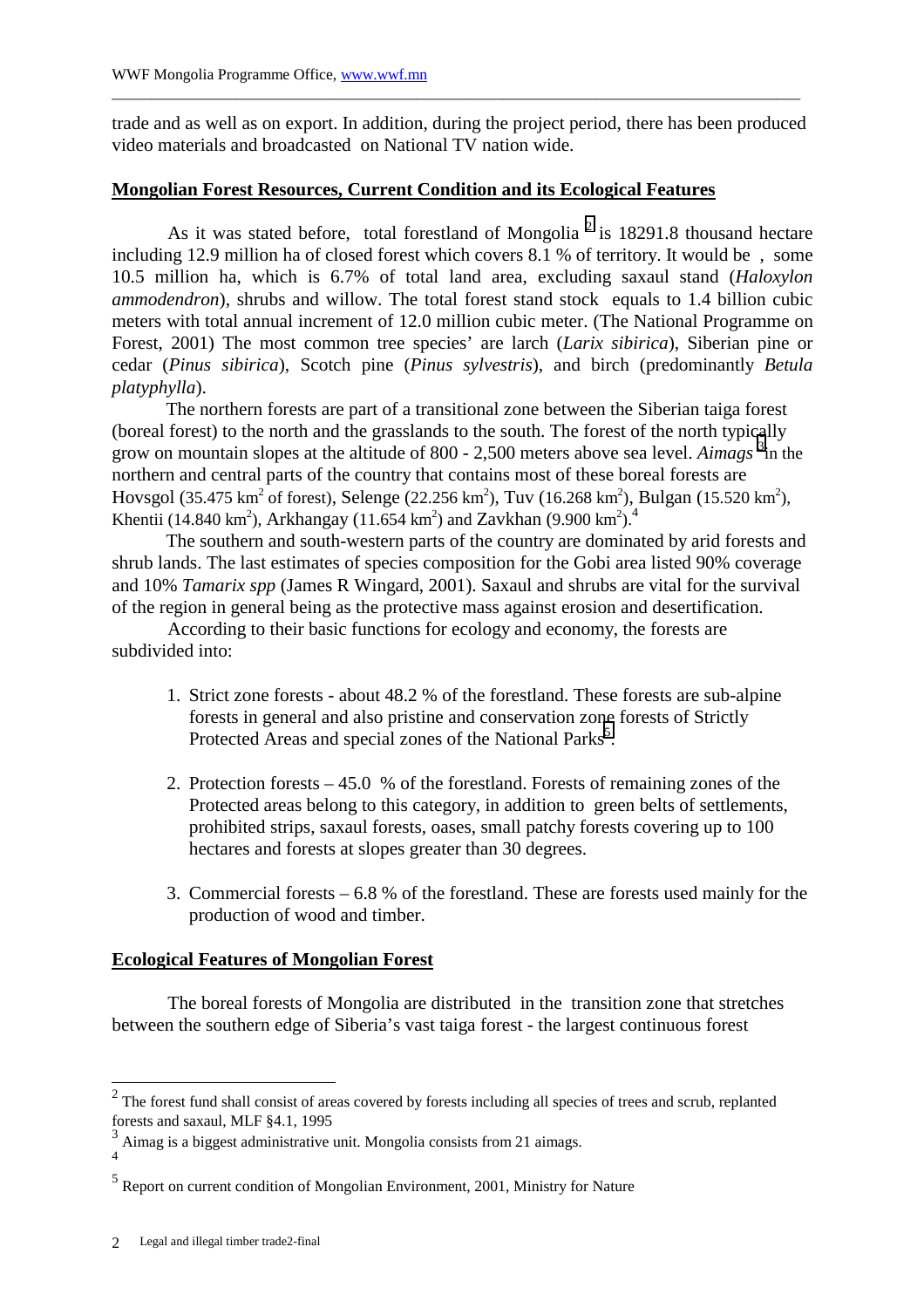ecosystem on earth, and the Central Asian dry steppe – important factor to stop the invasion of the Central Asian Desert.

\_\_\_\_\_\_\_\_\_\_\_\_\_\_\_\_\_\_\_\_\_\_\_\_\_\_\_\_\_\_\_\_\_\_\_\_\_\_\_\_\_\_\_\_\_\_\_\_\_\_\_\_\_\_\_\_\_\_\_\_\_\_\_\_\_\_\_\_\_\_\_\_\_\_\_\_\_\_\_\_\_\_\_\_\_\_\_\_

Remaining distribution of Siberian pine forests on the top of large mountain ranges, spruce forest in cold areas and permafrost along the river valleys show that h umidity level decreased and gradually warmed since the beginning of the Sub-Atlanta age. The remaining forests in the steppe region show natural decline of forest distribution from the south to the north. Global warming effects might be accelerating this process.

According to the human impact survey on forest ecosystem during the last 100 years, 40 per cent of all the forest has been impacted at some level. 684,000 hectares of forest has not been regenerated after the forest fire and 250,000 hectares after clear-cut. Meanwhile 1,737,000 hectares of coniferous forest has been replaced with birch and poplar, 159,000 hectares are converted into the non-forest ecosystems<sup>6</sup>. Given the fact mentioned above, it should be considered and taking into account that the southern boundary of Mongolian forest is moving northwards every time, when unsustainable harvesting occurs.

#### **Current situation**

In the 1950's the Government of Mongolia, following the Soviet model, had established 12 forestry state enterprises in several of the northern-central *aimags* and settled workers ('forestry villages'). For intensification chain mechanism for transporting the timbers and electric sawmills were introduced. These sawmills started clear-cutting the forest and for some years they used to cut up to 2 million cubic meters of timber annually<sup>7</sup>.

 In terms of age structure, Mongolia's forest is mostly old growth forest that is distributed in taiga belt with high soil erosion risks or on steep mountain slopes, which are inaccessible with the current techniques . The sawmills that was in exploitation in earlier years of forestry practices have used forest resources of accessible areas as much as possible given the capacity of their equipment and transportation possibilities during the last 20 years.

Between 1940 and 2000, in total 43.8 million cubic meter round wood were harvested from more than 320,000hectare areas in addition to about 392.5 thousand ha were affected by forest fire and 101.1 thousand ha of forest area were damaged by insects and pests since 1980 respectively. Only between 1996 – 1997, in total 5.0 million ha area affected by fire including nearly 500 thousand forests have completely burnt<sup>8</sup>. Over the last twenty years, forests decreased by 1.2 million ha (a deforestation rate of  $60,000$  ha per year)<sup>9</sup>. The major causes for forest degradation and deforestation are fires and insect pests, but often as secondary damaging agents. Over 90 percent of these fires were human caused.

The absence of an effective forest administration is also expressed by the lack of an effective fire management and insect control system.

# **Institutional Framework of Forest sector**

Until 1989, the Ministry of Forestry and Forest industry (MFFI) has managed Mongolia's forestry and forest industry. During this time, the commercial aspects and the restoration and protection of forests were divided between two sectors within the same national level organization. The local level was basically the same as the national comprising

<sup>&</sup>lt;sup>6</sup> Dr.G.Tsedendash, Mongolian Forest and its ecology, unpublished, 1998 7

<sup>&</sup>lt;sup>8</sup> The National Programme on Forestry, 2001

<sup>&</sup>lt;sup>9</sup> Dr.G.Tsedendash, Mongolian Forest and its ecology, unpublished, 1998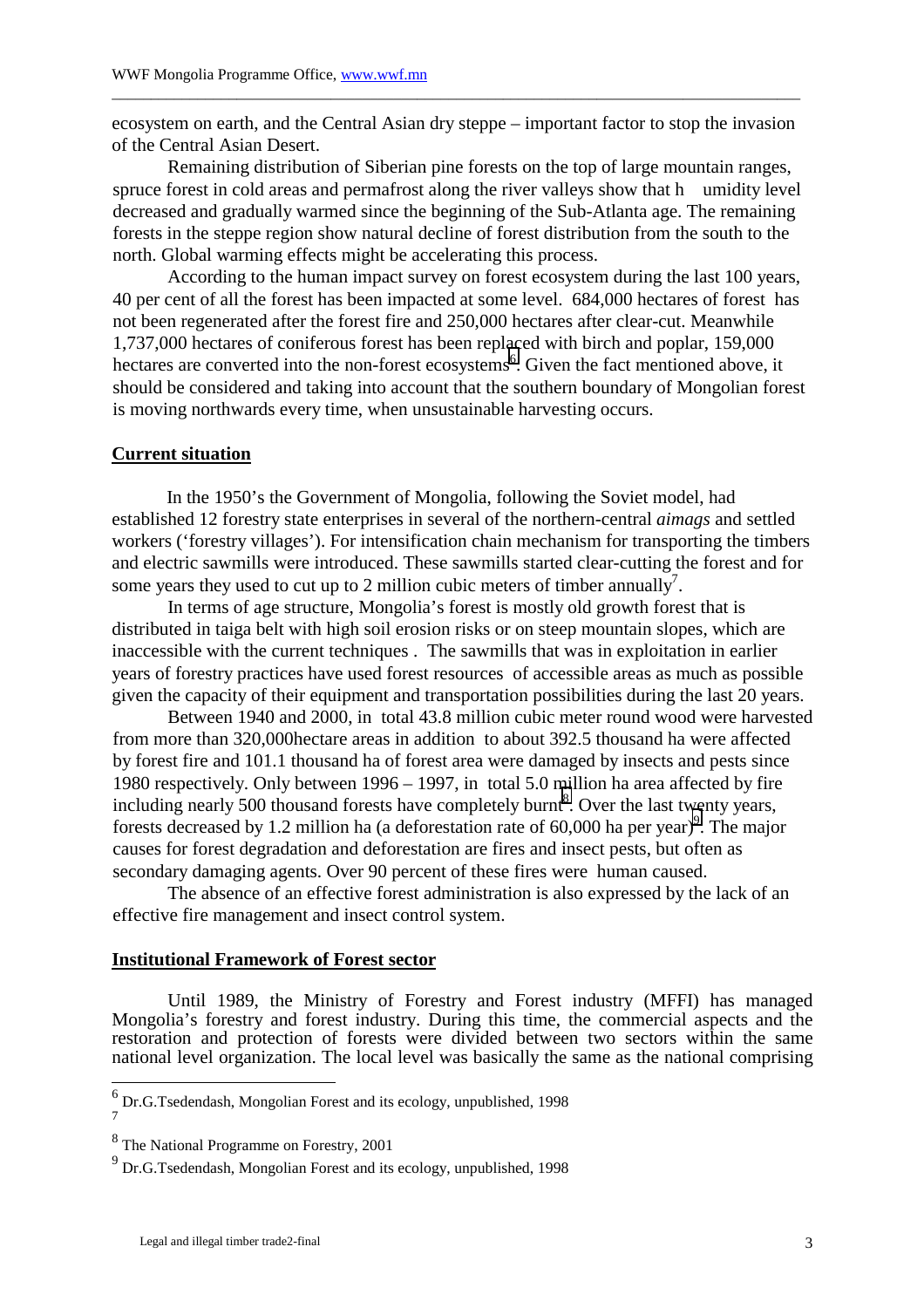two components, one that handled the forest industry and one for protection of forest resources. The resources associated with the forest territory were centrally managed which meant that even rangers in the field had powers independent from local governors.

\_\_\_\_\_\_\_\_\_\_\_\_\_\_\_\_\_\_\_\_\_\_\_\_\_\_\_\_\_\_\_\_\_\_\_\_\_\_\_\_\_\_\_\_\_\_\_\_\_\_\_\_\_\_\_\_\_\_\_\_\_\_\_\_\_\_\_\_\_\_\_\_\_\_\_\_\_\_\_\_\_\_\_\_\_\_\_\_

 In 1990, these separately conceived components of forest management were physically divided between two ministries. The responsibilities for protection, permission for logging and reforestation were transferred to the Ministry of Nature and Environment (MNE).

 Forest industry, especially wood processing questions became the domain of the Ministry of Food, Agriculture and Industry. This Ministry was later split into two separate ministries - the Ministry of Food and Agriculture and the Ministry of Industry and Trade (MIT), the latter of which retained responsibility for the commercial aspects of forests.

 This split in national level management carries with it a dramatic reduction in staff and expertise. At present, the MIT maintains an Industrial Development Department responsible for all industries and has currently only one person on staff responsible for all forest-related matters. The MNE maintains a small forest bureau with 5 professionals.

Enforcement and implementation of forest (and, in general, environmental) legislation and regulations rest with the Environmental Inspectors. At the national level there are State Senior Inspectors, attached to the Environmental Protection Agency under MNE. However, most Environmental Inspectors are nominated at the *aimag* and *soum* levels, where they work under the direct authority of the respective governors. A transparent system of 'checks and balances' in the forestry administration is absent at present, especially at the local level.

 The forestry administration system at the *aimag* level and below is changing with decentralization and privatization efforts. Each *aimag* initially had a forestry organization, but soon after decentralization these organizations were transformed into state-owned business entities and few years ago fully privatized. They are now so called "professional forestry organization". The *aimag* governor is responsible for the system of harvesting licenses and law enforcement through the environmental Inspectors. Each *aimag* has currently established an Environmental Protection Agency with a few numbers of environmental Inspectors supervising environmental laws including the forest law. The inspectors and rangers in the field, who bear the principal responsibility for implementing environmental laws, policies and regulations have received little training and moreover, have few resources at their disposal. In fact, most soum inspectors, unless they have their own vehicles, are not able to visit the area that they are supposed to cover.

Another obstacle to successful environmental management from the top-decisionmaking level down, is the fact that economic, political, and social incentives *not* to enforce the law are more stronger than enforcing the law. **There is a pressing need for transparency to clarify and openly distinguish between the interests and roles of private 'for-profit' enterprises (forest plantations, timber operations, forest industries, forest based services) and 'not-for-profit' authorities (public administration and enforcement of laws) and civil society organisations**.

The weak institutional framework of the forestry administration prevents the successful implementation of the laws, regulations and policies that do exist. Policy instruments related to forest management and protection should be strengthened and streamlined. The technical and institutional vacuum has the following characteristics:

- Lack of logging planning, and effective forest management, has made operations improvised, follow no rules and go unrecorded;
- Equipment and extraction methods available are suitable only for clear cutting and not adapted to the selective logging;
- Skills, training standards and work safety are eroded as training centres have been closed and newly established companies are not capable of filling the gap. This has serious implications for the future of forests. International experience demonstrates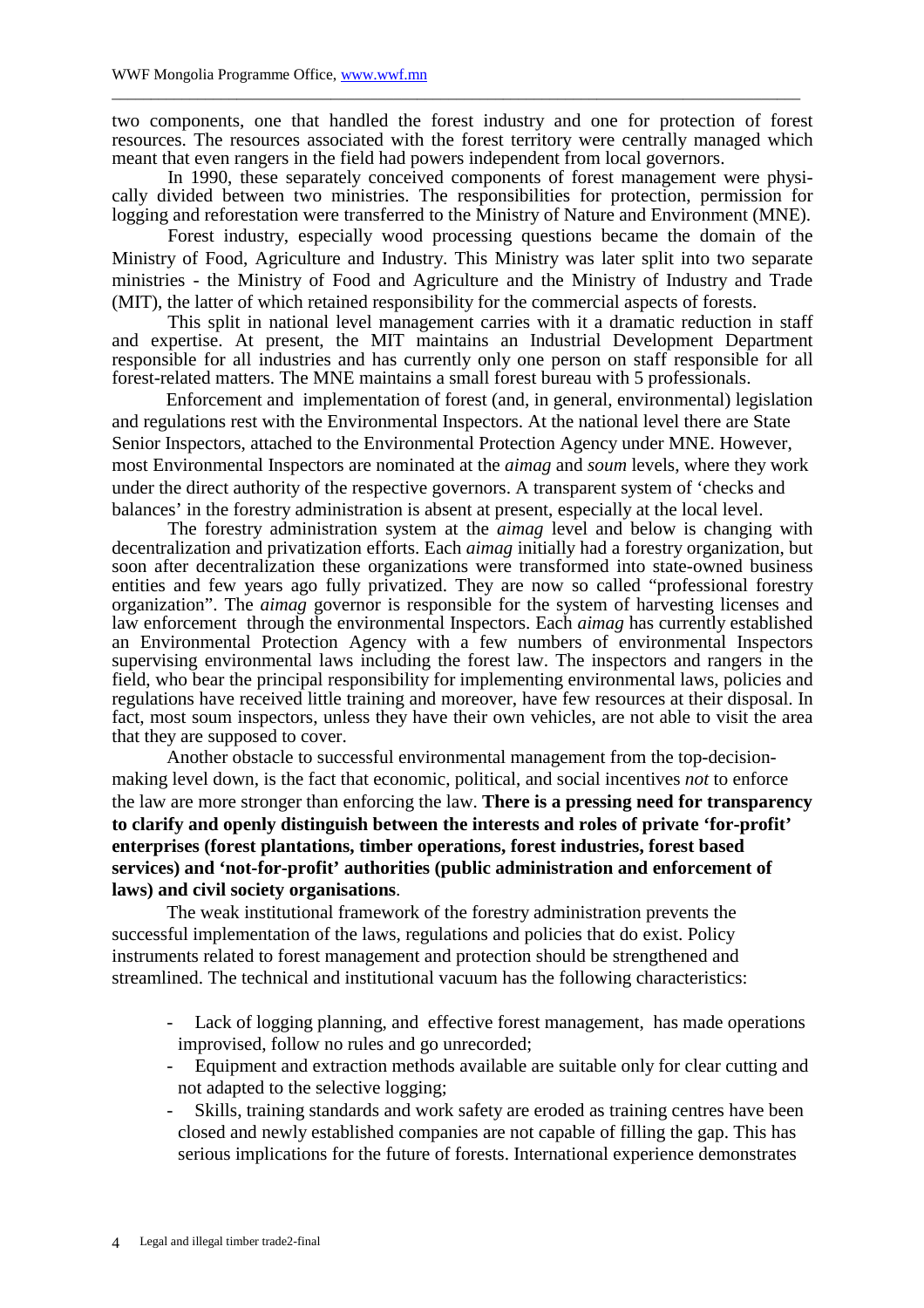clearly that a competent workforce is indispensable for sustainable use and management of forests.

\_\_\_\_\_\_\_\_\_\_\_\_\_\_\_\_\_\_\_\_\_\_\_\_\_\_\_\_\_\_\_\_\_\_\_\_\_\_\_\_\_\_\_\_\_\_\_\_\_\_\_\_\_\_\_\_\_\_\_\_\_\_\_\_\_\_\_\_\_\_\_\_\_\_\_\_\_\_\_\_\_\_\_\_\_\_\_\_

## **Legal timber harvest**

 Comprising of more than 50 pieces of legislative acts (laws, resolutions, orders, rules etc.) Mongolia's package of forestry-related laws and regulations is perhaps the most detailed and complete of all its environmental  $laws<sup>10</sup>$ . Most of this legislation deals with timber harvest and reforestation.

According to the Mongolian Law on Forest (1995), the State has the power to grant possession<sup>11</sup> of Forest Reserves to the municipalities of Capital City, Aimag and Soum. Their Citizen Representatives *Hurals*<sup>12</sup> have the power to grant the use of forests and non-timber products to citizens, economic entities and organisations as well as the use of forests for certain periods, fees, and conditions based on the contracts or licenses. According to this article of the law, forest administration is fully decentralised and the *soum* governor is empowered to grant licenses and concessions, respectively to individuals or economic entities, and collect the respective fees. Control is also under the local authority. But in terms of determination of allowable harvest volumes, it is a very top-down process. First, the MNE determines the allowable harvest for each Aimag and Capital City on annual basis. Then, their Citizens' Representative Khurals decide on the permissible cut within limit determined by MNE. Finally, the Soum Khural decide on the permissible cut within their territory based on the Aimag Khural decision.

Bids to timber harvest for commercial purpose by individual persons and entities are to be submitted to the Soum and Capital City governors. These governors make decision within permitted limit by Khural and under consideration 1) the economic efficiency of the activity, 2) harvesting technique, processing technology and level of use 3) available funding for protection and regeneration measure, and 4) evaluation by Certified professional organisation.

The regulation on the lease of forest resources was adopted by the Mongolian Government Resolution No. 125, June 22,1998. The regulation on forestland lease for long term provides that an economic entity or organisation that undertakes logging, wood processing and rehabilitation activities for the long term can use a certain part of the forestland. The term of the lease will be for 15-60 years with the possibility of extension not to exceed 40 years. Timber harvests between 1995- 2000 have been carried out according to this procedure.

The MNE estimates, the area of exploitable forest to be somewhere between 5 and 8 million ha. During the 1980s, the former Soviet forestry specialists recommended an Annual Allowable Cut ( $\angle$ AAC) of 2.5 million m<sup>3</sup>. Foresters estimate this at about half the natural annual growth rate of the forests. However, as mentioned above much of these forests in protected or otherwise inaccessible areas. This has resulted in a concentration of cutting in the accessible places while the remainder is left relatively untouched. Again, most of the logging companies operate along the railway in the northern part of Mongolia, especially in Selenge *Aimag,* which produces 60% of the timber volume.

 $10$  James R.Wingard, 2001, Compendium of Environmental Law and Practice in Mongolia

<sup>&</sup>lt;sup>11</sup> The concept of forest possession in the Mongolian legislation is sometimes erroneously translated into<br>English as ownership or tenure, whereas the term 'lease' would be more appropriate.

<sup>&</sup>lt;sup>12</sup> *Hural* is comparable to parliament. There are *hurals* at national, *aimag* and *soum* level. The *Citizen Representatives Hural* is the parliament at the aimag and *soum* level.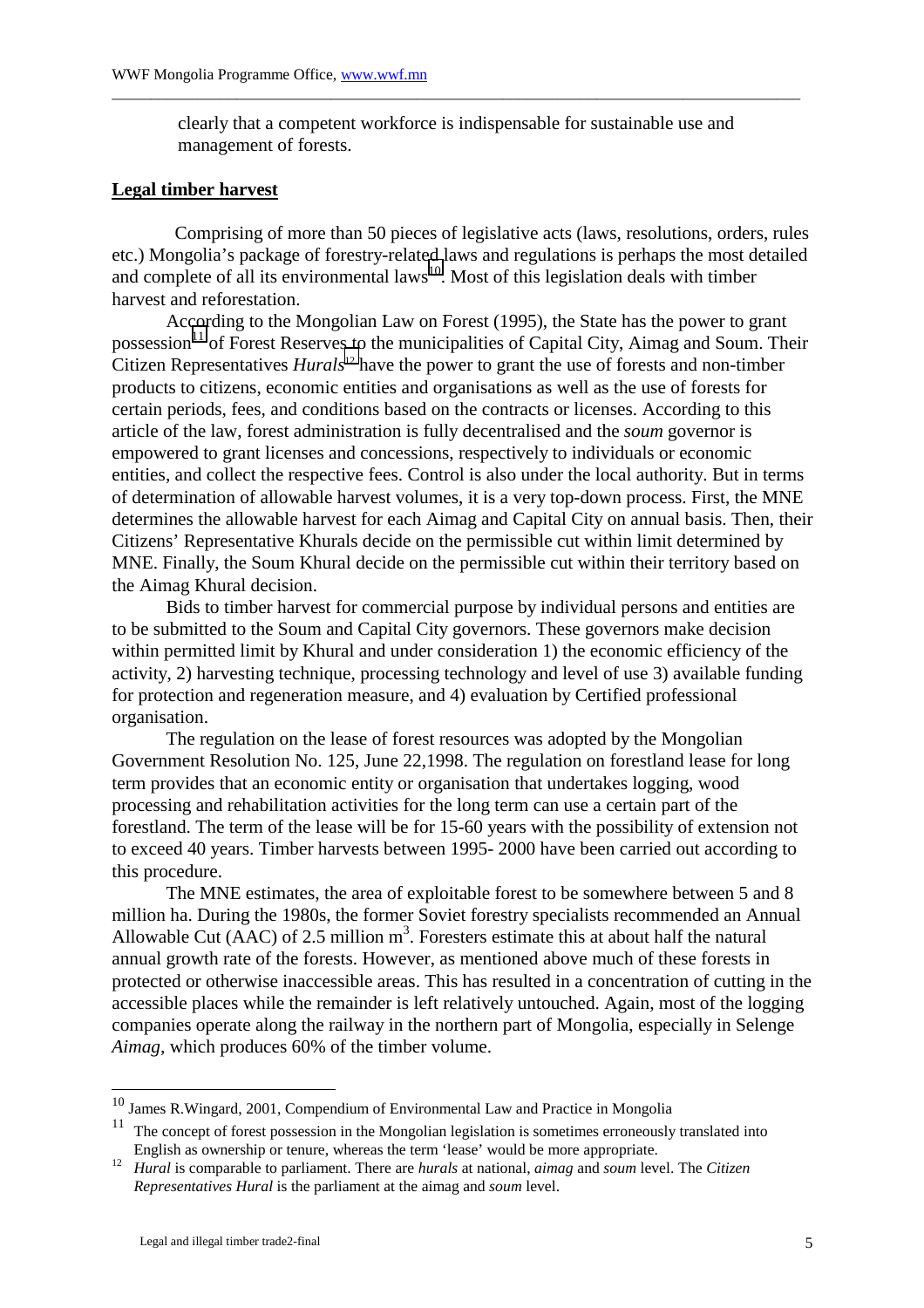The number of official wood industry related companies and organizations have been reduced significantly. At the end of 1989, each *Aimag* had an average 18 forestry units **(**324 throughout the country), 16 logging organizations (288), 6 wood processing plants (108) and 5 carpentry stations (90). By 1996, this profusion wood related organization had shrunk to 49 sawmills and furniture factories<sup>13</sup>.

\_\_\_\_\_\_\_\_\_\_\_\_\_\_\_\_\_\_\_\_\_\_\_\_\_\_\_\_\_\_\_\_\_\_\_\_\_\_\_\_\_\_\_\_\_\_\_\_\_\_\_\_\_\_\_\_\_\_\_\_\_\_\_\_\_\_\_\_\_\_\_\_\_\_\_\_\_\_\_\_\_\_\_\_\_\_\_\_

In order to identify current situation of logging practices and enforcement of relevant laws, we tried to make a compared analyses on logging practices by using official informations of the National Statistical Agency, Ministry of Nature and Environment and local administrative bodies of relevant aimags and soums. Additionally, in order to determine illegal logging there has been collected available data on timbers transported by railways in the last five years. For these purposes, the study has included Selenge, Tuv and Darkhan-Uul provinces, territories of which support the main areas for logging.

Unfortunately, it was impossible to make an entire assessment covered year of 2000 due to unavailability of documents on timber transport information of 1995, 1996, 1997 and 1998 in some main railway stations, including Tunkhel, Eroo, Mandal with reason that the documents were already destroyed and transferred to archive.

In addition, it was also impossible to find any reliable data on the volume of timbers transported by trucks.

The official statistics on timber harvests over the past 15 years show a correspondingly dramatic decrease in harvest levels from a high of 2.24 million  $m<sup>3</sup>$  in 1995 to just  $464.4$  thousand  $m^3$  in 1999. According to the National Statistical Agency, Ministry of Nature and Environment, had given logging permits for 4,386.0 thousand  $m^3$  in the past six years nationwide, meaning that on average of  $731.0$  thousand  $m<sup>3</sup>$  timbers were allowed to harvest for each year. But, as showed in implementation performances, total 3,519.7 thousands m<sup>3</sup> timbers were harvested on average, logging was lower by 144.4 thousand m<sup>3</sup> than approved AAC. It seemed to be that the excess of timber harvest over approved maximum limit in 1998 (see Figure 1) was resulted in an amendment of law on impose a export tax on raw wooden materials (round wood, lumber and sawn wood), being abided from January 15, 1999 by the Parliament of Mongolia.

<sup>&</sup>lt;sup>13</sup> James R.Wingard, 2001, Compendium of Environmental Law and Practice in Mongolia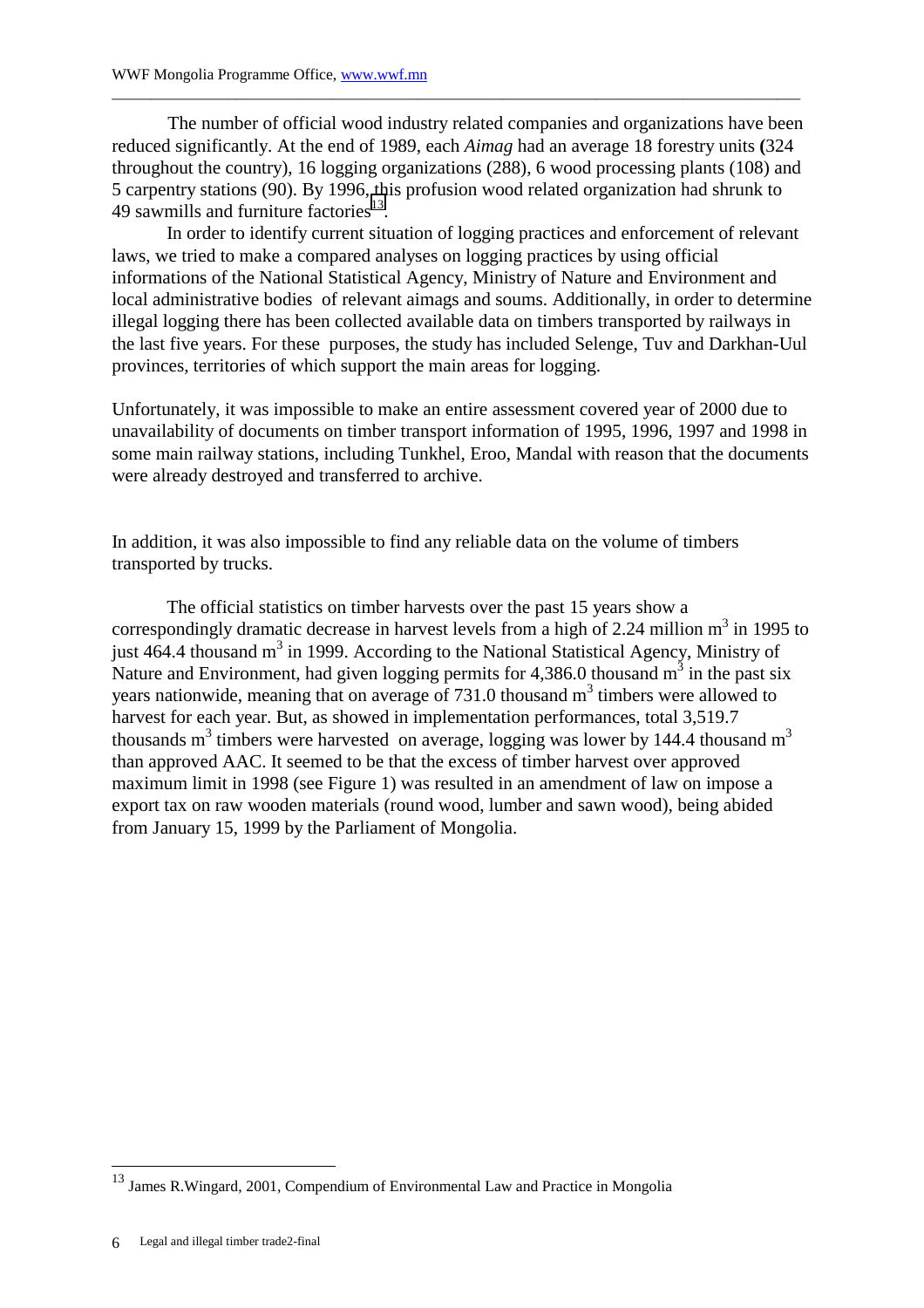

**Figure 1: Maximum limit of logging, approved by Ministry of Nature and Environment in period of 1995- 2000, and its implementation** 

\_\_\_\_\_\_\_\_\_\_\_\_\_\_\_\_\_\_\_\_\_\_\_\_\_\_\_\_\_\_\_\_\_\_\_\_\_\_\_\_\_\_\_\_\_\_\_\_\_\_\_\_\_\_\_\_\_\_\_\_\_\_\_\_\_\_\_\_\_\_\_\_\_\_\_\_\_\_\_\_\_\_\_\_\_\_\_\_

In general, Citizen's Representative Khurals of the aimags are seemed that they were tend to approve AAC considerably lower than the AAC determined by the Ministry. Decision-makers of aimag with more forest resources proposed to decrease AAC for household consumption and firewood while aimag with less forest resources suggested increasing the limit. The Ministry's officials have explained this phenomena that fees and taxes of AAC is reflected in the budget planning so that local autorities are interested to decrease volume of AAC in order to avoid creation of a budget deficit. Because they were not able to collect 100 per cent the fees and taxes of harvested timber<sup>14</sup>.

 As shown in timber harvest of Selenge aimag, the Ministry of Nature and Environment determined the AAC to be 242 thousand  $m<sup>3</sup>$  in 1995, but it gradually decreased the limit up to 100 thousand  $m<sup>3</sup>$  till 1998. This is an average volume of AAC which annually approved by the aimag's Citizen's Representative Khural. According to the official statistics, volume of logged trees is quite lower than AAC approved by the Ministry of Nature and Environment and aimag's Citizen's Representative Khural. Only 1998, official harvested timber volume is two times more than AAC. This probably has been caused by efforts to export far more timber before the export tax is in force. Another interesting fact is that the given permits by aimag authorities are much lower than actual registered harvest.

 $14$  Justification for AAC for 2002, Minister's order Nr. 18, 22 January 2002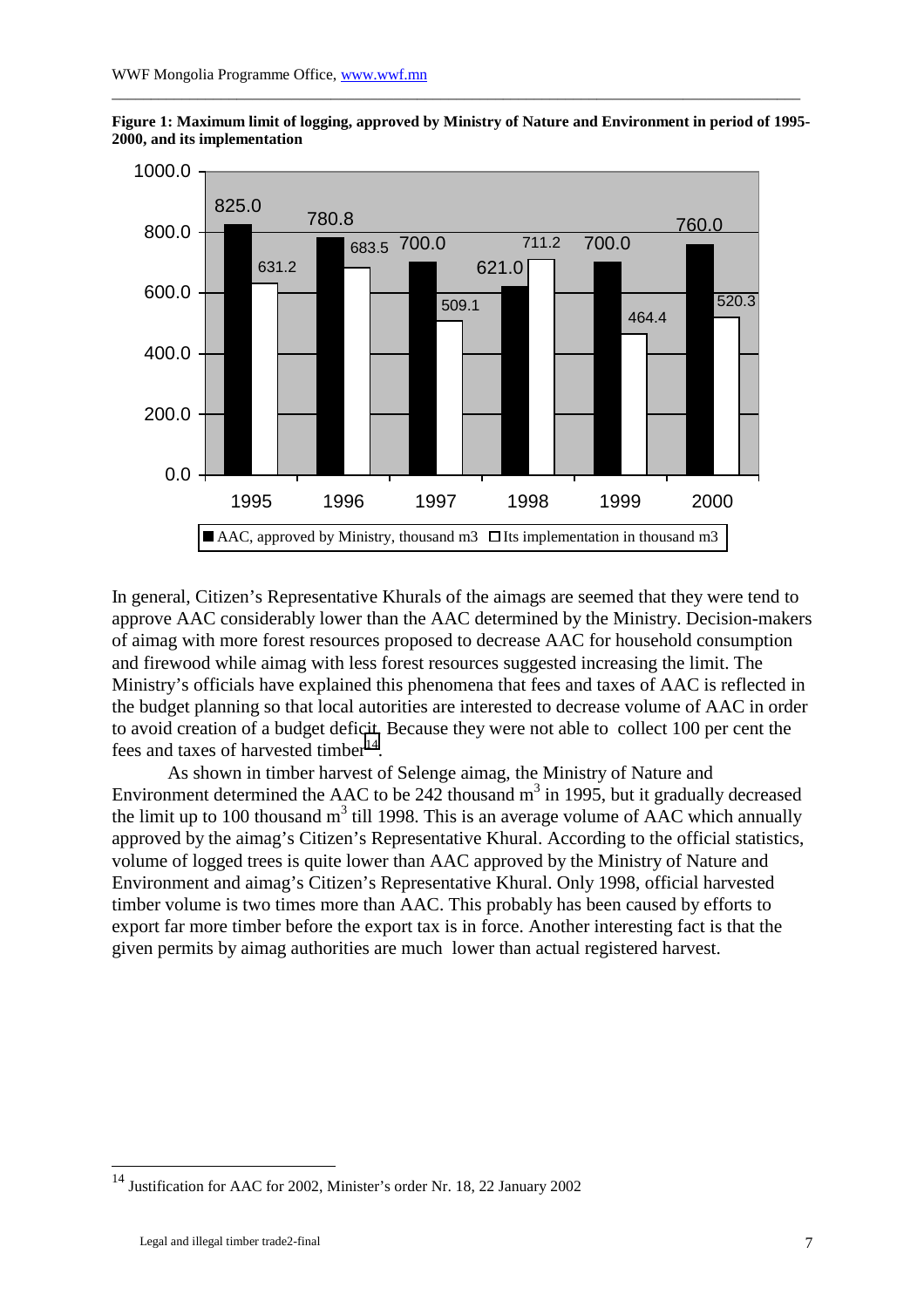| Year | AAC by MNE in $m3$ | $AAC$ by Aimag m <sup>3</sup> | Total harvest m <sup>3</sup> | Given permits to |
|------|--------------------|-------------------------------|------------------------------|------------------|
|      |                    |                               |                              | harvest $m3$     |
| 1995 | 242,000            |                               | 106,900                      |                  |
| 1996 | 200,000            |                               | 146,600                      | 32,714.4         |
| 1997 | 180,000            | 95,000                        | 96,000                       | 68,917.1         |
| 1998 | 95,000             | 93,500                        | 219,300                      | 58,314.1         |
| 1999 | 100,000            | 100,000                       | 95,500                       | 44,590.2         |
| 2000 | 120,000            | 120,000                       | 43,700                       | 53,250.1         |

**Table 1: Maximum limit of logging, approved by Ministry of Nature and Environment and the Citizen's Representative Khural of Selenge aimag, and its implementation (Source: Ministry for Nature and Environment, and Governor of Selenge aimag)**

\_\_\_\_\_\_\_\_\_\_\_\_\_\_\_\_\_\_\_\_\_\_\_\_\_\_\_\_\_\_\_\_\_\_\_\_\_\_\_\_\_\_\_\_\_\_\_\_\_\_\_\_\_\_\_\_\_\_\_\_\_\_\_\_\_\_\_\_\_\_\_\_\_\_\_\_\_\_\_\_\_\_\_\_\_\_\_\_

During the survey conducted in Selenge aimag, we observed that the technical and technological level of logging and wood-processing enterprises had been drastically reduced and mostly converted into many small economic entities. Along the main access roads and railways, where forests are more accessible, the forests disappear at an alarming rate as a result of the anarchic exploitation of timber. The economic benefits forests could provide are wasted. These small economical entities and individuals preparing mostly "balks" (rough cut posts with a size of 0.15 x 0.15 x 4 m similar to railway sleeper) from those parts of logs that can be easily processed using the primitive sawmills. The amount of remaining dead wood (tops / branches) left in the forests, therefore increasing the risks of fires and insect pests. As an alternate, by selectively taking out logs of medium size in diameter, a much higher future profit is foregone. There exists a gap in controlling the location of logging and the amount of extracted timber, and illegal logging is out of control.

Due to logging carried out by too many small economical entities and individuals, the logged areas are being pounded, many roads are being formed and the forest soils are being under more destruction. So there is absolutely new requirement to apply on soil rehabilitation in forested areas, besides carrying out reforestation measures in logged areas, is emerged.

 More people including decision-makers and forestry authorities tend to assume that burnt trees can be cut down. Therefore, most permissions for harvest is given in burnt forest area and this process is continuing. It is obvious what kind of impact this practice can add up to already badly deteriorated forest ecosystem. According to research conducted in the eastern Khuvsgul, the harvested area, in which logging occurred after the fire still had no sign of rehabilitation after 13 years. Even though trees are dead, they give shelter of wind, and reduce loss of the humidity in soil. Trees burnt are natural incidents. Therefore, if the burnt trees are left naturally, they will be rehabilitated naturally. This was proved by research conducted in the Khangai Mountain Ranges in 1978.15 Therefore, one crucial issue of forest management is studying natural regeneration process and conducting forest management activities in harmony with this process.

### **Illegal timber harvest**

Above listed figures did not include an estimate of illegal harvest, which has in recent years taken on enormous proportions. The situation in the western Khentii, a prime forest region, is a virtual free-for-all where anyone with the basic equipment can and is harvesting timber for all purposes. Although we do not have complete information, some standard statistics highlight the potential dimensions of the problem.

<sup>&</sup>lt;sup>15</sup> Dr.G.Tsedendash, 1998, Forest Ecological Features of Mongolia, unpublished paper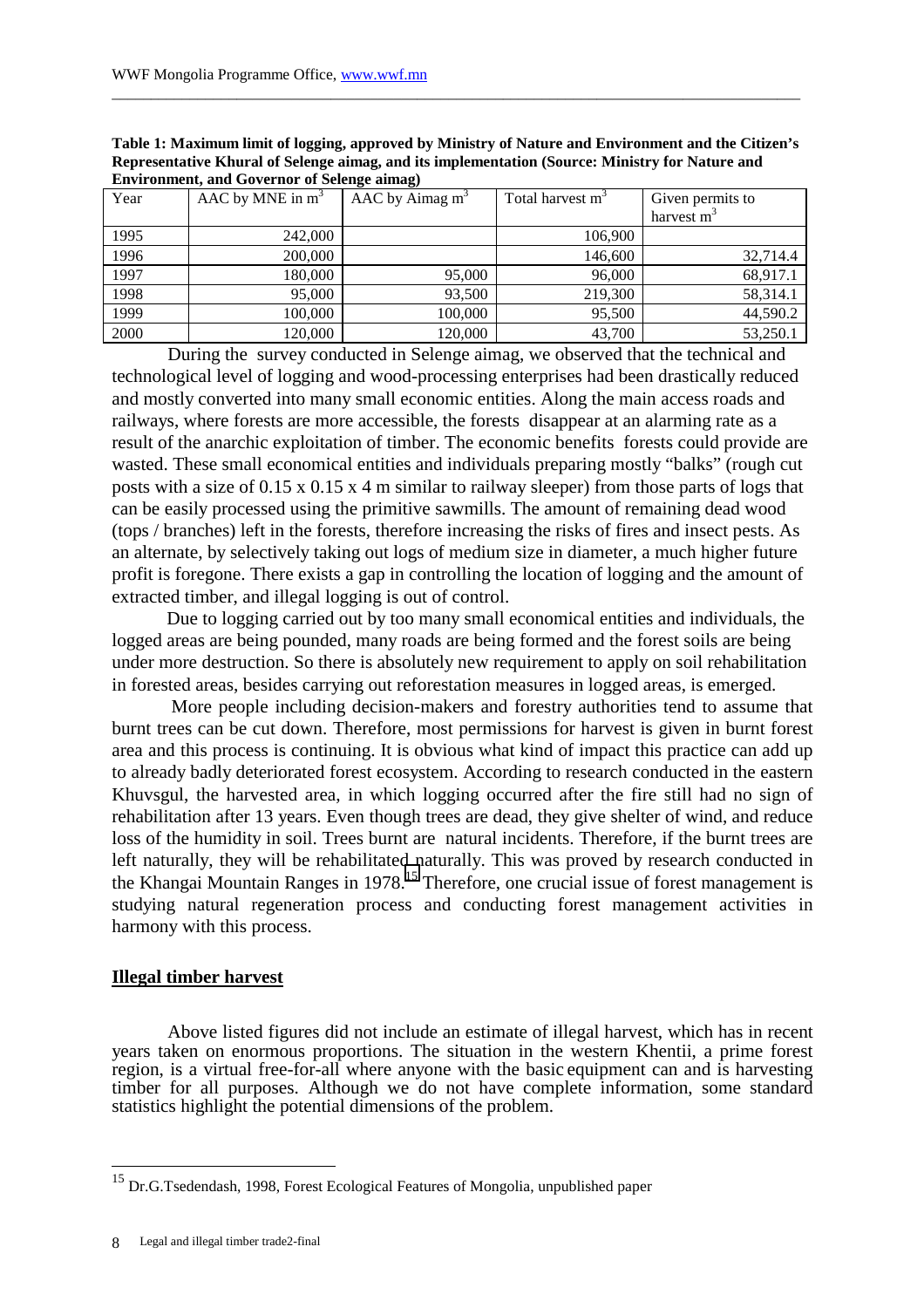According to official information, violation on forest law is an average of 40 per cent of total violations on environmental laws. For Selenge aimag, volume of confiscated timber in past four years is almost doubled and this performance is stabilized for the moment. This information is only about officially registered illegal harvest, but it is very difficult or almost impossible to determine volume of illegal harvest. We have tried to determine an approximate volume of illegally harvested timber from Selenge aimag alone through a way to determine timber volume transported by railway. It should be noted that many difficulties to overcame and long time had to spend in implementing this task. From Selenge aimag, timbers transported from railway stations of Sukhbaatar, Eroo, Zuunkharaa and Tunkhel. Following tables show total volume of transported wood products by railway for every year. In order to produce these forest products at least double size raw logs had to be harvested.

\_\_\_\_\_\_\_\_\_\_\_\_\_\_\_\_\_\_\_\_\_\_\_\_\_\_\_\_\_\_\_\_\_\_\_\_\_\_\_\_\_\_\_\_\_\_\_\_\_\_\_\_\_\_\_\_\_\_\_\_\_\_\_\_\_\_\_\_\_\_\_\_\_\_\_\_\_\_\_\_\_\_\_\_\_\_\_\_

**Table 2: Total volume of logs harvested from Selenge aimag (official) and total volume of forest products transported by railway (without data from Zuunkharaa and Tunkhel in period between 1995 - 1998)** 

| Year | Harvested m <sup>3</sup> | Transported by          | Confiscated $m3$ |          |
|------|--------------------------|-------------------------|------------------|----------|
|      |                          | railway $m^3$           |                  |          |
|      | Reported to MNE          | Given permits by aimag. |                  |          |
| 1995 | 106,900                  |                         | 85,959           |          |
| 1996 | 146,600                  | 32.714.4                | 164,669          | 1,889    |
| 1997 | 96,000                   | 68,917.1                | 155,745          | 15,479.6 |
| 1998 | 219,300                  | 58,314.1                | 107,556          | 9,115.6  |
| 1999 | 95,500                   | 44,590.2                | 198,717          | 6,864.8  |
| 2000 | 43,700                   | 53,250.1                | 361,753          | 5,491.7  |
|      |                          |                         |                  |          |

#### **Table 3: Forest products transported from railway station Sukhbaatar**

| Year | Round wood   |       | Sawn wood    |       | <b>Balks</b> (Lumber) |       | <b>Fuel wood</b> |       |
|------|--------------|-------|--------------|-------|-----------------------|-------|------------------|-------|
|      | Volume $m^3$ | Wagon | Volume $m^3$ | Wagon | Volume m <sup>3</sup> | Wagon | Volume $m^3$     | Wagon |
| 1995 | 8055         | 179   | 21280        | 304   |                       |       | 1932             | 46    |
| 1996 | 540          | 12    | 56000        | 800   |                       |       | 3150             | 75    |
| 1997 | 810          | 18    | 62930        | 899   |                       |       | 4788             | 114   |
| 1998 | 180          |       | 33670        | 481   |                       |       | 20160            | 480   |
| 1999 |              |       | 7910         | 113   | 49360                 | 617   | 19362            | 461   |
| 2002 |              |       | 1610         | 23    | 102800                | 1285  | 20202            | 481   |

#### **Table 4: Forest products transported from railway station Zuunkharaa**

| Year | Round wood            |       | Sawn wood   |       | <b>Balks</b> (Lumber) |       | <b>Fuel wood</b> |       |
|------|-----------------------|-------|-------------|-------|-----------------------|-------|------------------|-------|
|      | Volume m <sup>3</sup> | Wagon | Volume $m2$ | Wagon | Volume m <sup>3</sup> | Wagon | Volume $m^3$     | Wagon |
| 1995 | 225                   |       | 13090       | 187   |                       |       | 3693             | 88    |
| 1996 | 675                   | 15    | 22400       | 320   |                       |       | 2688             | 64    |
| 1997 | 945                   | 21    | 10010       | 143   |                       |       | 2940             | 71    |
| 1998 | 270                   | 6     | 10850       | 155   |                       |       | 3738             | 89    |
| 1999 | 360                   | Õ     | 140         |       | 20320                 | 254   | 1806             | 43    |
| 2000 | 630                   | 14    | 560         |       | 16800                 | 210   | 4074             | 97    |

# **Table 5: Forest products transported from railway station Eroo**

| Year | Round wood   |       | Sawn wood    |       | <b>Balks</b> (Lumber) |       | <b>Fuel wood</b> |       |
|------|--------------|-------|--------------|-------|-----------------------|-------|------------------|-------|
|      | Volume $m^3$ | Wagon | Volume $m^3$ | Wagon | Volume $m3$           | Wagon | Volume $m^3$     | Wagon |
| 1995 |              |       |              |       |                       |       |                  |       |
|      |              |       |              |       |                       |       |                  |       |
|      | Not found    |       |              |       |                       |       |                  |       |
| 1996 |              |       |              |       |                       |       |                  |       |
| 1997 |              |       |              |       |                       |       |                  |       |
| 1998 |              |       |              |       |                       |       |                  |       |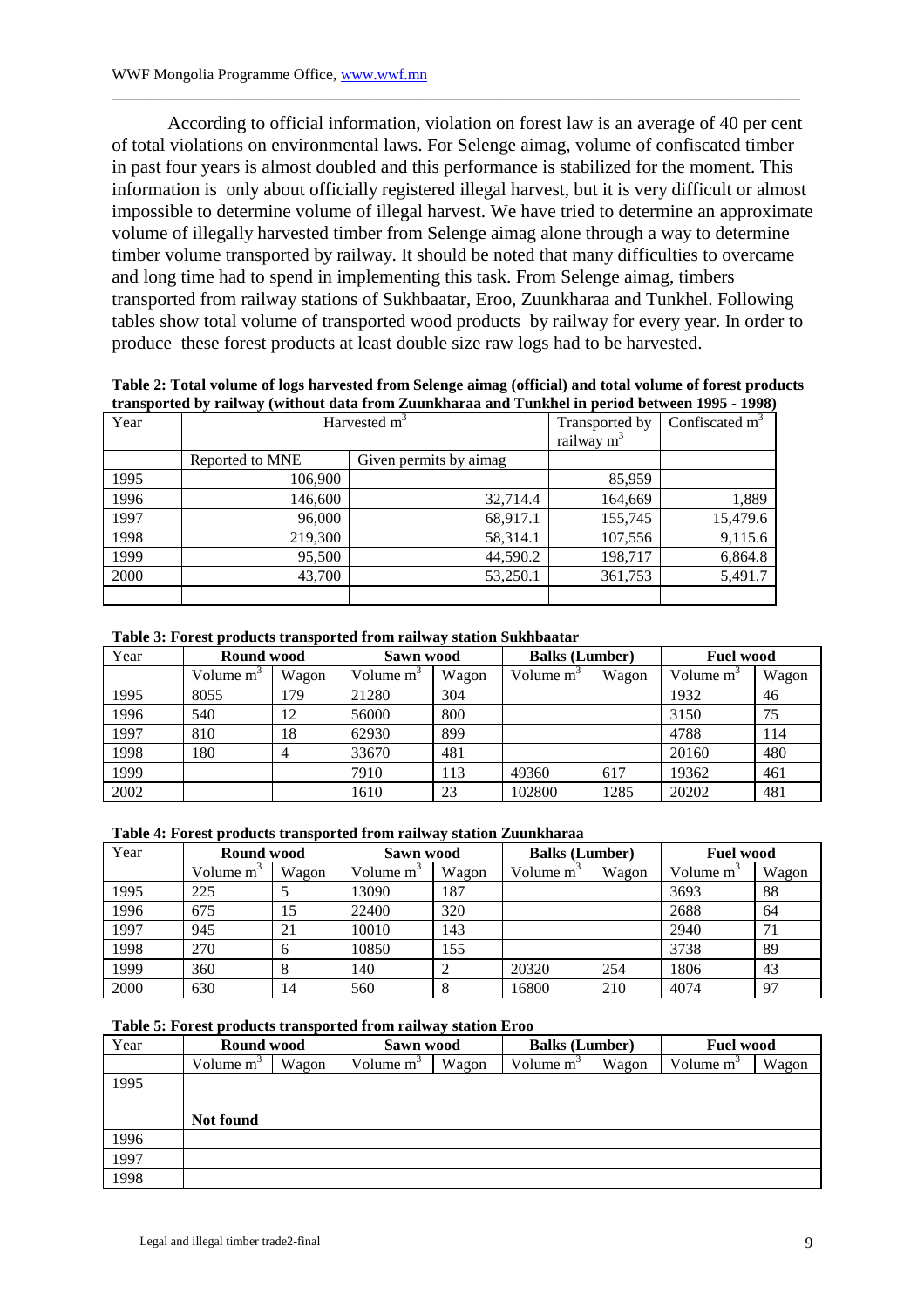#### WWF Mongolia Programme Office, www.wwf.mn

| 999  | . .<br>. .              | 7000<br>∠o∪ | 104 | 5000<br><b>5360</b>  | $\overline{\phantom{a}}$<br><b>U</b> . | חרו<br><u>. .</u><br>τ∠υ | £<br>1 V     |
|------|-------------------------|-------------|-----|----------------------|----------------------------------------|--------------------------|--------------|
| 2000 | $\Delta \Gamma$<br>ر رے | 350         |     | $\sim$ 0.0<br>. UJZU | 70                                     | <b>240</b>               | . .<br>. L.J |

\_\_\_\_\_\_\_\_\_\_\_\_\_\_\_\_\_\_\_\_\_\_\_\_\_\_\_\_\_\_\_\_\_\_\_\_\_\_\_\_\_\_\_\_\_\_\_\_\_\_\_\_\_\_\_\_\_\_\_\_\_\_\_\_\_\_\_\_\_\_\_\_\_\_\_\_\_\_\_\_\_\_\_\_\_\_\_\_

#### **Table 6: Forest products transported from railway station Tunkhel**

| Year | Round wood            |       | Sawn wood    |       | <b>Balks</b> (Lumber) |       | <b>Fuel wood</b> |       |
|------|-----------------------|-------|--------------|-------|-----------------------|-------|------------------|-------|
|      | Volume m <sup>3</sup> | Wagon | Volume $m^3$ | Wagon | Volume m <sup>3</sup> | Wagon | Volume $m^3$     | Wagon |
| 1995 |                       |       |              |       |                       |       |                  |       |
|      |                       |       |              |       |                       |       |                  |       |
|      | Not found             |       |              |       |                       |       |                  |       |
| 1996 |                       |       |              |       |                       |       |                  |       |
| 1997 |                       |       |              |       |                       |       |                  |       |
| 1998 |                       |       |              |       |                       |       |                  |       |
| 1999 |                       |       |              |       |                       |       |                  |       |
| 2000 | 1800                  | 40    | 24220        | 246   | 13360                 | 167   | 6006             | 143   |

The information of timber transportation in railway stations such as Tunkhel and Zuunkharaa were not found for period between 1995-1998. However, it is still possible to make following conclusions based on the information, we got from railway stations.

- Since enforcement of export tax on wood, and wooden materials in 1999, there has been observed increase in transportation of balks, which is mostly used for domestic construction material.
- Volume of timber transported by railway is more than volume of AAC in territory of the Selenge aimag, including almost 2-3 times more timber being transported in past two years (1999, 2000). It means that more than this volume has being illegally harvested if volume of timber dedicated to domestic consumption of the Selenge aimag itself and timber being transported by trucks are included.
- Increased demand on construction materials in domestic market is opened a door for illegal harvest in the last years.

In order to address at the local level the problem of forest degradation, it has been introduced several measures like timber certification of origin, community forestry and amendment in forest law.

In order to control and monitor logging processes e.g. harvest, transportation, selling and processing, there has been introduced a timber certification of origin since 2000. According to the rule of the certification, Environmental Protection Agency is responsible for organisation of printing of the certification, delivering to local areas and to register it. The logging companies will issue the certification, which is valid within one year and should give this certification to the log-buyer when selling or transporting the log to other areas. Environmental inspectors, traffic police and transportation organisations should control and monitor of issuing of certification and validity of certification. When we were conducting a questionnaire on how the certification process being implemented in the practice, then the replies given by stakeholders were identical:

- A lack of information and understanding on certification among people;
- Weak/or almost impossible to control all processes e.g. harvesting, transportation selling and processing;
- Certification process is not transparent and it may become sources of bureaucracy and corruption;
- Certificates are issued before the permits are given.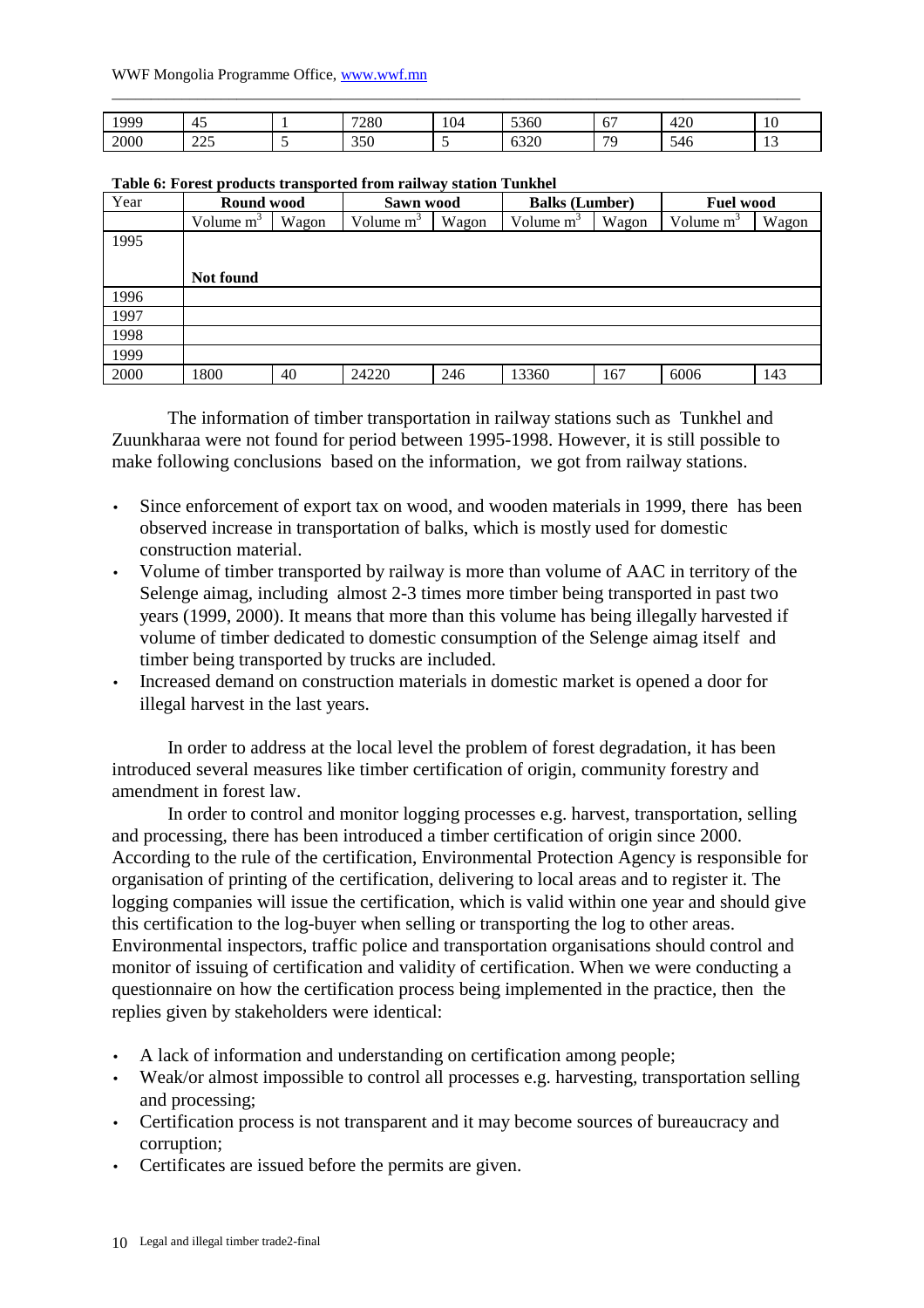In order to improve forestry management at the local level 'community forestry' was taken up as a new approach in Mongolia. It has been most simply defined as ... 'the control and management of forest resources by local people. In other words, people will no longer be considered as passive recipients of forest management wisdom and action (or inaction) from above and outside the community, rather they will be engaged as active participants and decision-makers in local forest resource management and development'16.

\_\_\_\_\_\_\_\_\_\_\_\_\_\_\_\_\_\_\_\_\_\_\_\_\_\_\_\_\_\_\_\_\_\_\_\_\_\_\_\_\_\_\_\_\_\_\_\_\_\_\_\_\_\_\_\_\_\_\_\_\_\_\_\_\_\_\_\_\_\_\_\_\_\_\_\_\_\_\_\_\_\_\_\_\_\_\_\_

The old forest policy adopted in 1998 through Government Resolution No. 122 (National Forestry Action Plan) and No. 125 (On Use of Forest Land by Contract) has been interpreted as to include also community forestry development aspects. A strong incentive for 'community forestry groups' has been the right to receive remuneration for forest rehabilitation works, such as the establishment of tree plantation or natural regeneration. The compensation for the work is paid from the national Reforestation Fund. The groups would also be granted long-term user rights to collect and sell fuel wood.

In practice, the concept of community forestry has stirred controversy in Mongolia. Unlike other countries, where community forestry has shown its potential for democratic, local level, productive and sustainable forestry, the concept of 'community' for forestry is not familiar for Mongolia – there is not even a special word in the Mongolian language that would rightly catch up its meaning. Most villages have been created under the socialist system of state-organised collective agriculture, forestry and industry. No social cohesion is found nowadays in these settlements. Outside the villages and towns, the rural population consists mainly of nomadic herders.

A recent assessment<sup>17</sup> of the fresh experiences with 'community forestry' showed that in reality there is no distinction between this approach and concession forestry. The legal conditions for both are the same. Groups need to be registered as economic entities, like concessionaire companies. Furthermore, the 'community forestry groups' all show the phenomenon of a single strong leader with other group members behaving as employees. The main difference seems to be that 'community forestry groups' are supposed to be active in forest rehabilitation, whereas the purpose of concessionaires is immediate profit from forest exploitation. There are no examples; yet, of 'community forestry groups' being granted a concession for commercially exploiting an area of forests.

Might be therefore, in new forest policy adopted in 2001 by the Government Resolutions No. 284 (National Forestry Programme) and No. 125 (On Use of Forest Land by Contract) there has not been mentioned about promotion of community forestry. The government will reconsider the regulation of forest concession to the companies and community forest group<sup>18</sup>.

In conclusion, there is not yet a real basis for community forestry in Mongolia. The enabling context needs to be improved by creating more transparency and participation in granting of the user rights. A long-term strategy needs to be agreed at the local level for the conservation and utilisation of forest based resources in which benefits for the local population is the principal orientation. Whereas government policy regarding community forestry in other countries meant finding appropriate solutions following the initiative and demands of local groups, in Mongolia there is no real group initiative and therefore leadership of government is required to shape local level forest-based natural resources management.

 $16\,$ 16 Source: "Report on Social Forestry Development in Mongolia – Feasibility Study". Study submitted to UNDP and MNE by World Vision International Mongolia, September 1997.<br><sup>17</sup> Field assessment during project, December 2001

<sup>&</sup>lt;sup>18</sup> Action Plan for Implementation of National Forestry Programme, 2002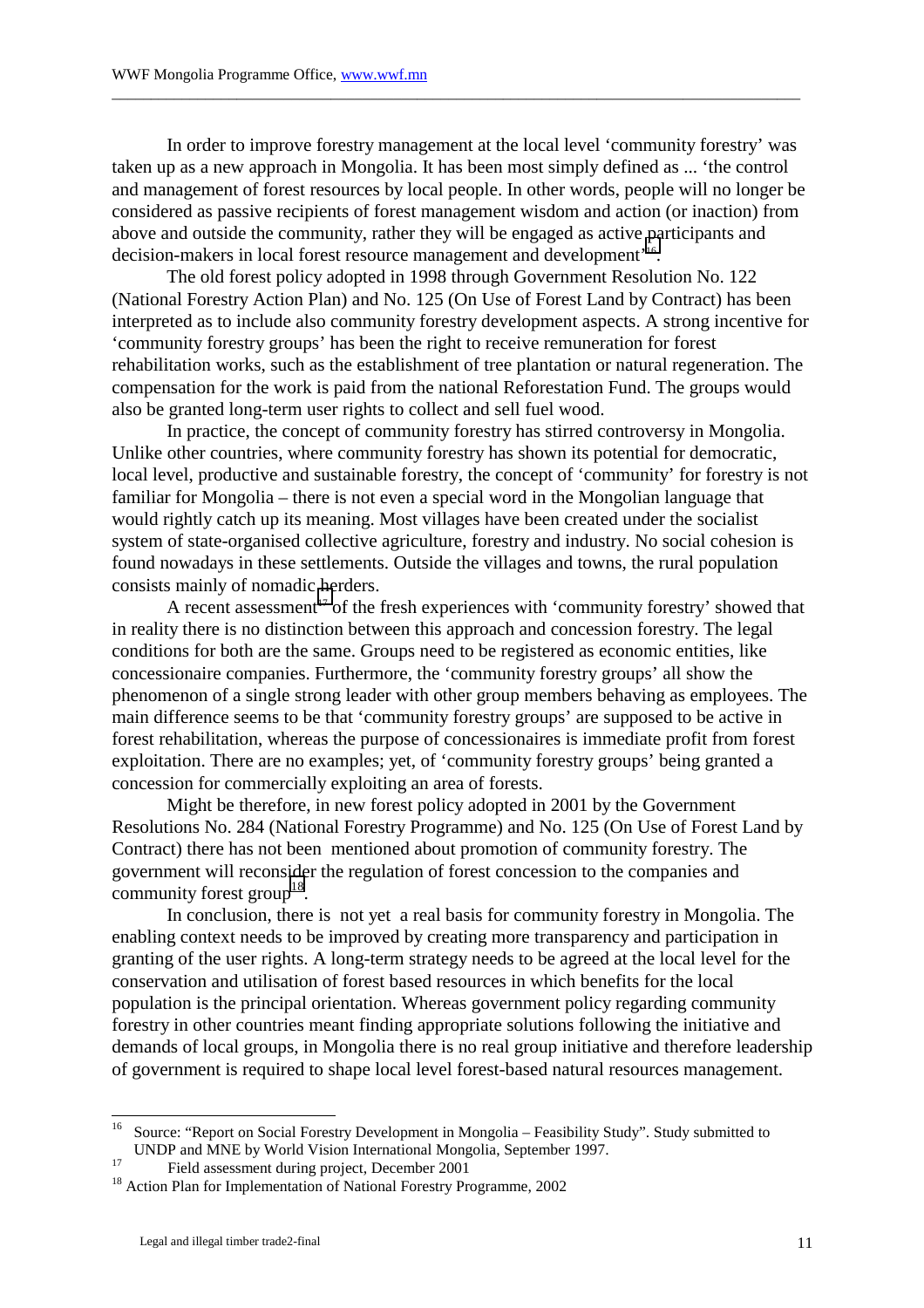In order to improve the forest management, the following major amendments to the law on forests have been applied in 2000:

\_\_\_\_\_\_\_\_\_\_\_\_\_\_\_\_\_\_\_\_\_\_\_\_\_\_\_\_\_\_\_\_\_\_\_\_\_\_\_\_\_\_\_\_\_\_\_\_\_\_\_\_\_\_\_\_\_\_\_\_\_\_\_\_\_\_\_\_\_\_\_\_\_\_\_\_\_\_\_\_\_\_\_\_\_\_\_\_

- **a)** Only Soum's Citizens' Representative Khural has the power to grant the use of forest resources to economic entities and organisations for certain periods, fees, and conditions based on the contracts or licenses. However, **individuals have to establish a community in order to get this user right.**
- b) The MNE determines the allowable **harvest of industrial timber for every economic entity and organisation,** and the allowable harvest of fuel wood and timber for household use for each Aimag and Capital City on annual basis.
- c) In utilisation zone forests, **economic entities and organisation with professional licences** that was issued by MNE may harvest forest for commercial use. This amendment does not allow individuals to cut trees for commercial use.
- **d)** Decision making level for harvesting is differentiated between commercial and household or own use. **The central government e.g. MNE shall make a decision on the trees to be harvested at the request of licensed economic entity and organisation under the consideration of certain conditions.**

According to this amendment, rights for forest resource ownership and management remained in hands of local administrations. But the Ministry of Nature and Environment was entitled to determine AAC for commercial use and to select economical entities to harvest timber for commercial purpose. This provision might be strengthening centralization process, imbalance the power distribution and increase weakness of forestry entities at the local level. According to this article, bids to timber harvest for commercial purpose by economical entities are to be submitted to the Ministry of Nature and Environment, and the Ministry shall determine AAC for commercial purpose for each entity. However, this year, the Ministry allowed 39 thousands  $m<sup>3</sup>$  timber for commercial purpose and announced in newspaper an open bidding among economical entities. But there is no any provision in the law to give permission for commercial harvest through the open bidding. Additionally, this year's AAC has not reflected increasing domestic demands on forest products for commercial purpose. In 2000, forest products with a total volume of  $360,000$  m<sup>3</sup> have been transported by railway only from Selenge aimag to Ulaanbaatar for commercial purpose. (see Table 2) It is too early to say that this amendment of the law will reduce the illegal logging.

# **Timber export**

One of the project objectives was to determine real timber volume of export, reexport, and transit from Russia through Mongolia to China and to reveal whether there is wood smuggling from Mongolia. Dramatic increase of timber flow from Russia to China through Mongolia particularly in recent years has created a suspicion among the public that there might be Mongolian originated timber in the transit goods. The project also aimed at determining how the law on imposing export tax on timber products affected export of Mongolian forest products. In order to conduct a true survey, various kinds of information sources such as official information from National Statistical Agency, General Customs Department, railway stations at border point in Sukhbaatar and Zamyn-Uud, relevant organizations of Russia and China.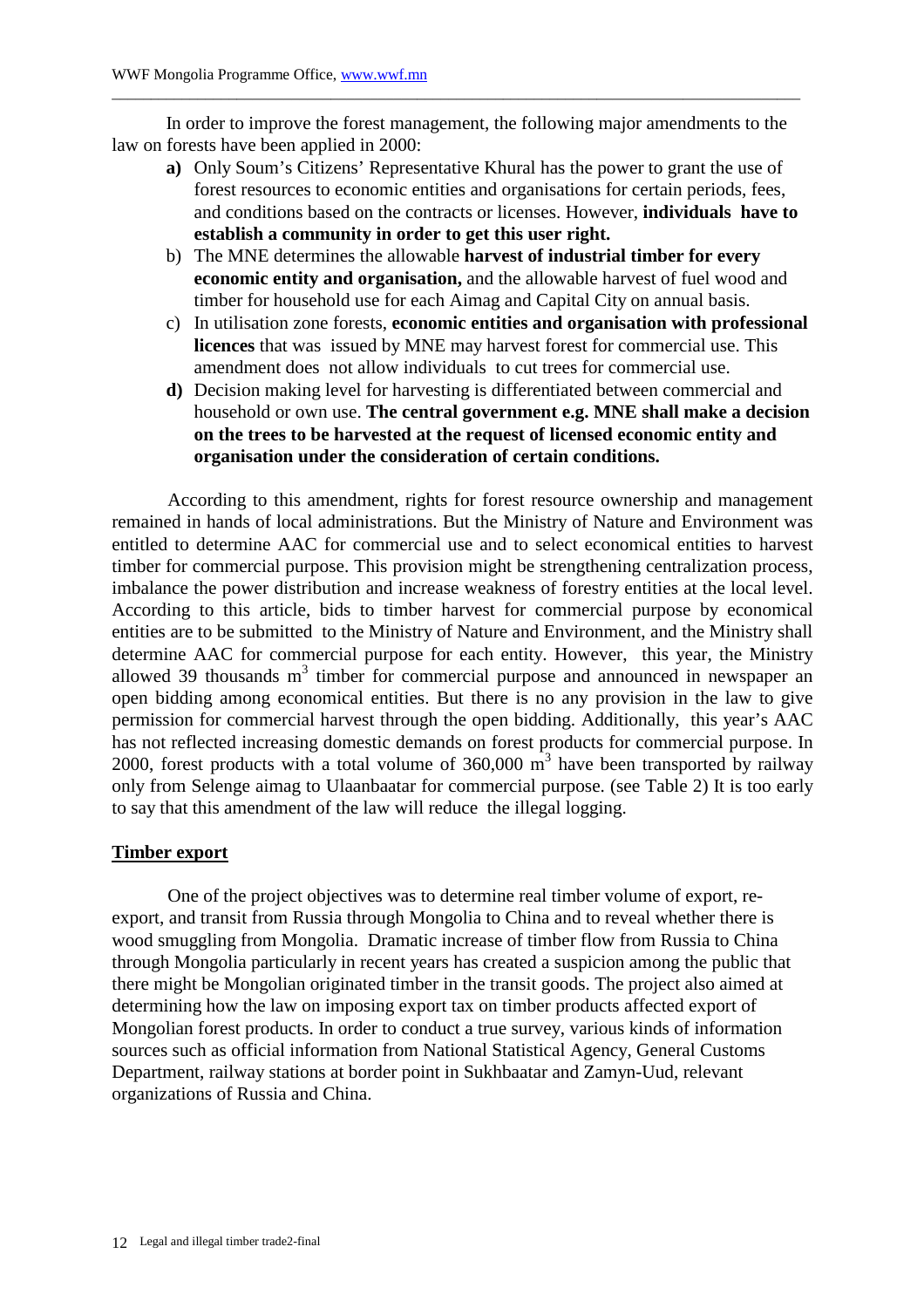#### **Market situation in China:**

Therefore, it is important to know what changes took place in China's forest policy and how it is affecting timber market and demand in supplying countries.

\_\_\_\_\_\_\_\_\_\_\_\_\_\_\_\_\_\_\_\_\_\_\_\_\_\_\_\_\_\_\_\_\_\_\_\_\_\_\_\_\_\_\_\_\_\_\_\_\_\_\_\_\_\_\_\_\_\_\_\_\_\_\_\_\_\_\_\_\_\_\_\_\_\_\_\_\_\_\_\_\_\_\_\_\_\_\_\_

Major forest-related policy reforms in China include: Grain for Green, Natural Forest Protection Programme (NFPP), Trade policy in forestry, Investment policy in forestry, Construction and residential Housing Reforms, and Western Development Policy. All these policies have impact on China's timber market and timber trade. The NFPP, which aims to protect natural forest resources, has the most impacts on China's timber production. While NFPP has mostly impacted timber supply, housing reforms and western development strategy have increased and will continue to increase wood demand. Both reductions in timber supply and growth in wood demand support rapid growth in forest product imports of China. Timber imports are expected to grow from about 5 to 40-50 million  $m^3$  in 2000 to fill the gap between domestic timber production (60 million  $m<sup>3</sup>$  after the ban) and estimated demand (120 million  $m<sup>3</sup>$ ). In addition, liberalisation of trade in forest products through the entering China in WTO reinforces this growth too.



**Figure 2: China's Log import 1991 – 2000 (Source: WWF China Programme Office)**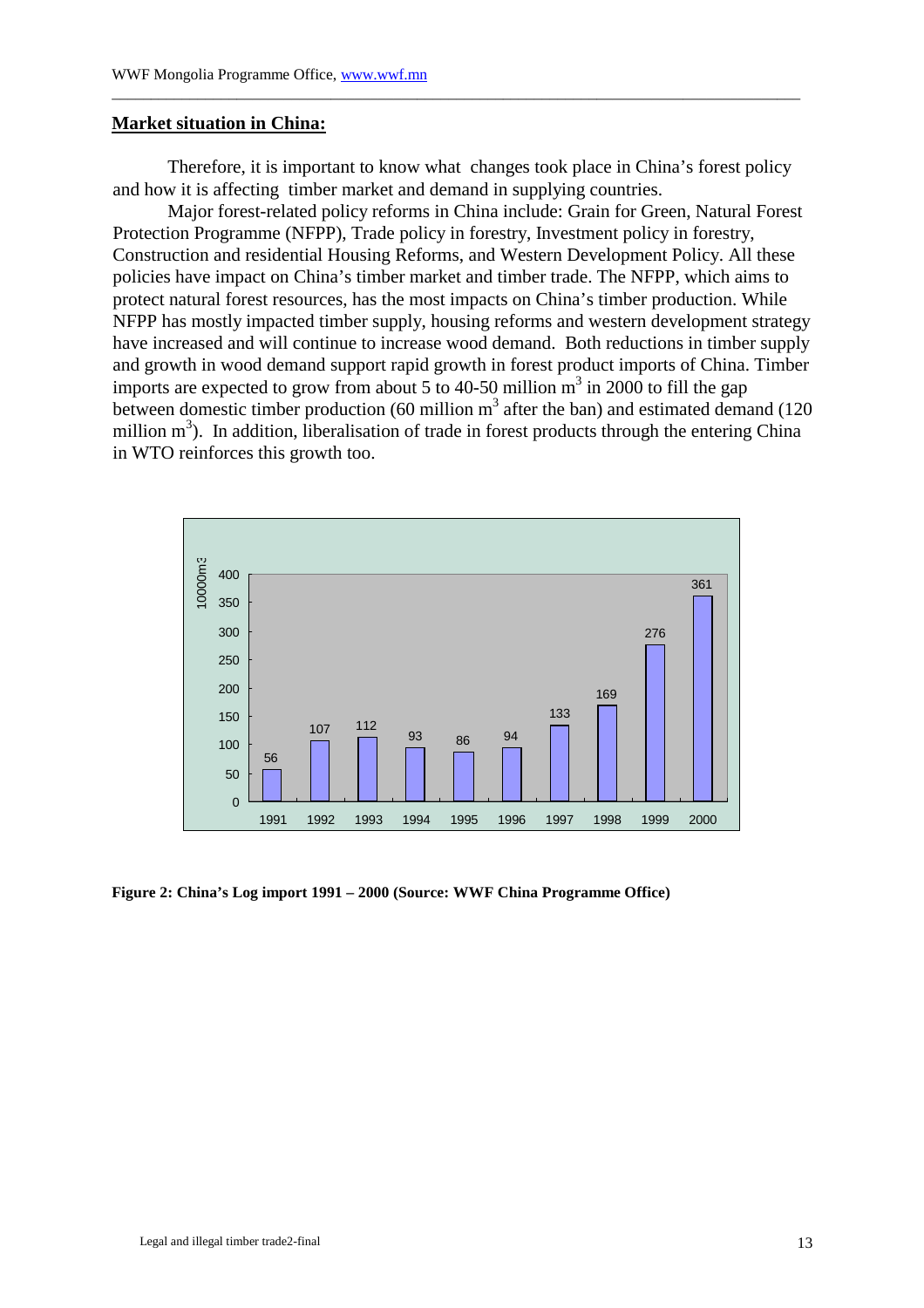

#### **Figure 3: China's lumber import 1991-2000 (Source: WWF China Programme Office)**

Import of wood products increased significantly in volume in both 1998 and 1999 but 1999 had more dramatic increase. However, import changes are quite different for different product categories. Log imports quantity grew both in 1998 and 1999, but 1999 has real surge-more than doubled. Both value and volume of imported sawn wood increased significantly in 1998 and 1999. Plywood and other panels are the only categories that experienced decrease in imports in 1999.

\_\_\_\_\_\_\_\_\_\_\_\_\_\_\_\_\_\_\_\_\_\_\_\_\_\_\_\_\_\_\_\_\_\_\_\_\_\_\_\_\_\_\_\_\_\_\_\_\_\_\_\_\_\_\_\_\_\_\_\_\_\_\_\_\_\_\_\_\_\_\_\_\_\_\_\_\_\_\_\_\_\_\_\_\_\_\_\_

Although it is not yet possible to quantify the impacts of Chinese forest policy reforms on exporting countries, following preliminary conclusions can be drawn.

- Do not understand For the U.S. and European countries with good forest management practices, China's forest policy reforms benefited and will continue to benefit their economies.
- For the supplying countries with poor forest management, on the other hand, China's policy reforms in the forest sector, particularly the NFPP, could lead to large-scale forest degradation or deforestation, at least in the short run
- Pursuing short-term profit from exporting wood products to China may stimulate illegal logging and trade in those countries, which eventually harm their ecology
- High demand in wood products in China could be used as incentives for improving forest management and domestic wood processing industries of supplying countries if their governments set up appropriate policies

### **Legal timber export**

Due to the political situation, the Soviet Union used to be the main trading partner until 1990. Entering the open market economy there was an initial boom in the export of unprocessed logs to China. The price paid for the raw material was higher than that the local processing industry paid.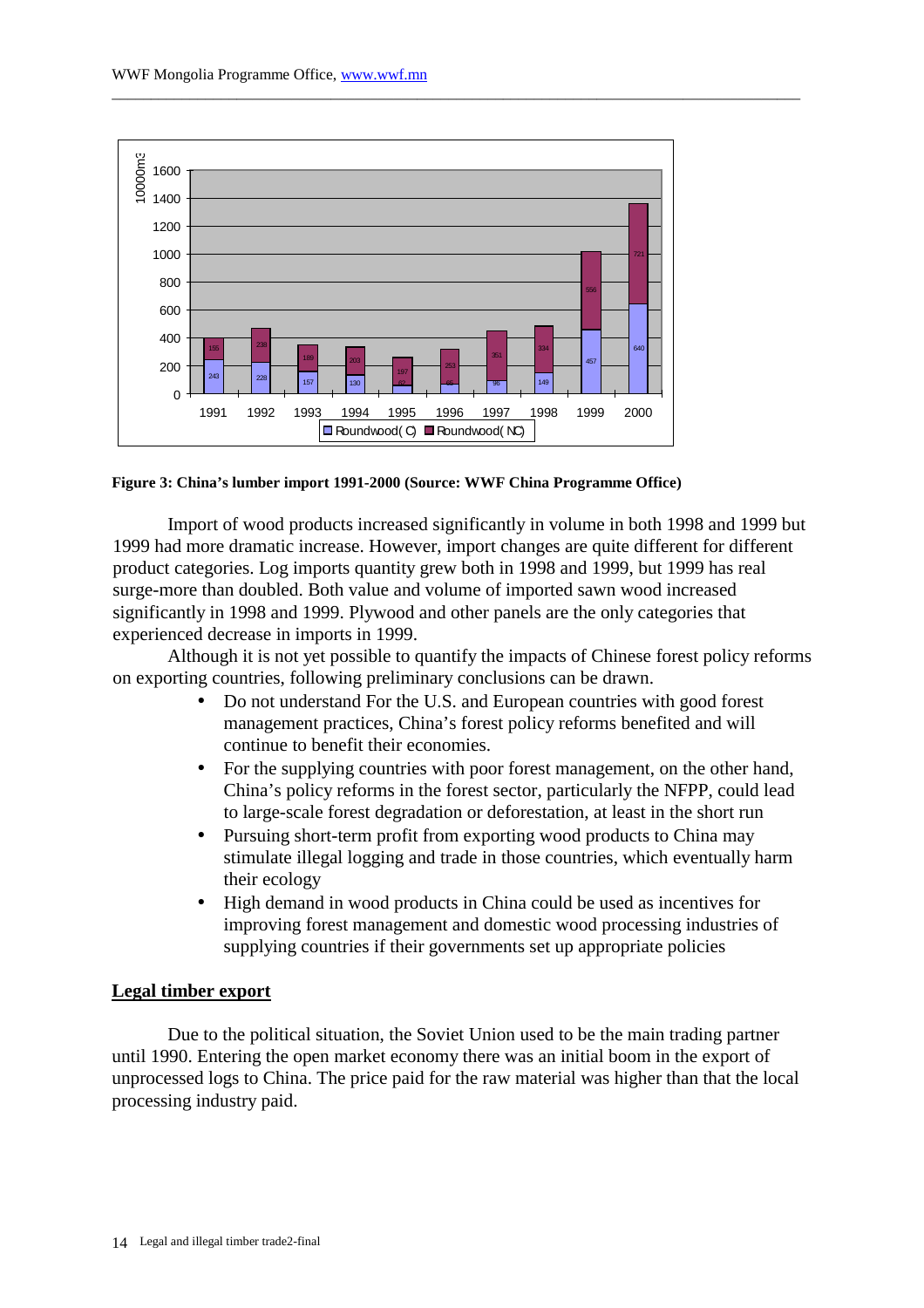| <b>Timber</b>   | 1995                  | 1996                  | 1997                  | 1998                  | 1999                  | 2000                  |
|-----------------|-----------------------|-----------------------|-----------------------|-----------------------|-----------------------|-----------------------|
| products        |                       |                       |                       |                       |                       |                       |
|                 | Volume m <sup>3</sup> | Volume m <sup>3</sup> | Volume m <sup>3</sup> | Volume m <sup>3</sup> | Volume m <sup>3</sup> | Volume m <sup>3</sup> |
| Round wood      | 1.768                 |                       | 1.292                 | 507                   | 8,580                 | 5,91                  |
| Sawn wood       | 44.838                | 104.622               | 168,697               | 268,125               | 38,288                | 2,539                 |
| Fuel wood       | 4,390                 | 2,922                 | 1,304                 | 135                   | 679                   |                       |
| Railway sleeper |                       | 45                    | 172                   | 80                    | 235                   | 478                   |

| Table 7: Export of timber products of Mongolia, 1995 - 2000 (Source: National Statistical Bureau) |
|---------------------------------------------------------------------------------------------------|
|---------------------------------------------------------------------------------------------------|

\_\_\_\_\_\_\_\_\_\_\_\_\_\_\_\_\_\_\_\_\_\_\_\_\_\_\_\_\_\_\_\_\_\_\_\_\_\_\_\_\_\_\_\_\_\_\_\_\_\_\_\_\_\_\_\_\_\_\_\_\_\_\_\_\_\_\_\_\_\_\_\_\_\_\_\_\_\_\_\_\_\_\_\_\_\_\_\_

Although export of round wood was prohibited in 1995, there still continued export of round wood until now. As shown in the survey, since 1995 when the export of round wood was prohibited, export of fuel-wood increased.

In Mongolian timber export, sawn wood used to play main role. Annual export of the sawn wood reached over 120 thousand  $m<sup>3</sup>$  in the middle of 1980s and then it gradually decreased to 45 thousand  $m^3$  in 1995<sup>2</sup>. But the export of sawn wood sharply increased from 1996 and it reached the highest amount of 268 thousand  $m<sup>3</sup>$  in 1998. Sharp increase of sawn wood export had promoted illegal logging and public voices to halt the timber export started to be increasingly heard in mass media. An issue to increase export tax of wooden materials was discussed at parliament two times but the issue was rejected by votes of the majority. Open parliamentary meeting co-organized by WWF and a TACIS project in 1998 had a great success and in 1999 the government imposed an export tax of 150,000 *Tugrug* (about US\$150/m<sup>3</sup>) on logs and semi-processed wood, which *de-facto* has halted legal export. Unfortunately, it could not become a lever for further development of wood processing industries. It seems to have had a negative impact on quality and efficiency of wood processing. The national market does not value quality and at the same time the purchasing capacity of national consumers is very low. Subsequently, beams and timber board of poor quality dominate the market. Real incentives for the rejuvenation of the wood-processing industry are absent. Investment has been hampered by high interest rates of bank loans, although in the past few years these have dropped from a rate of 12 percent to 3 or 4 percent *per month*. In general, the sector lacks capacity for management and business planning**.** 

The export tax on unprocessed wood was intended to gain some time and conserve the forest resources, but it seems to have perverted the incentives to the local market, which is served more and more by illegal logging practices which do not respect any sound forest management practices. However, the need for cash in Mongolia and the presence of a large, hungry market nearby (China) will sooner or later mean that these forests will be opened up, logged over and destroyed if the present context (especially the institutional) does not change.

### **Illegal timber export**

It seems that there are only two ways for sustaining the illegal timber export: to pay smallest share of customs tax therefore bribing customs officials or to smuggle the wood as a transit goods from Russia to China through Mongolian territory by negotiating with relevant railway officials.

However, incomplete registration on re-export of transit goods by Mongolian companies from Russian Federation, in the General Customs Department disabled us to compare it with information received from Russian Federation. In addition, it was impossible to determine how much wooden materials are being exported to China from Mongolia illegally because of absence of again the registration of transit goods in the railway authorities. So, absence of transit goods registration and lack of control create an opportunity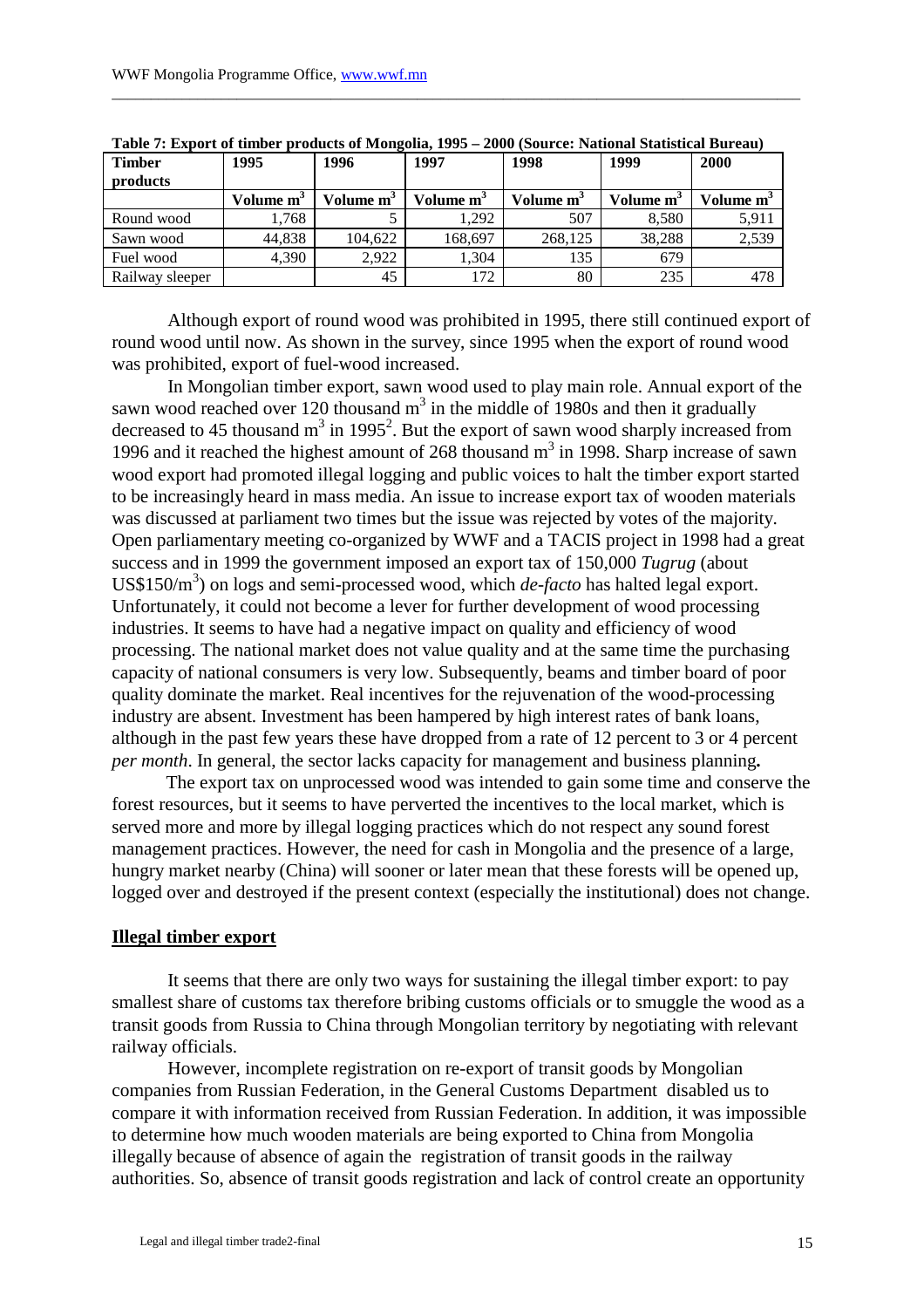for smugglers to convert Mongolian forest products into transit goods and it could be easily explained by considerable increase of volume of timbers from Russia to China through Mongolian territory by railway. During the last years, Russian-Mongolian and Mongolian-Chinese gateways Naushki-Sukhbaatar, and Zamyn Uud-Erlianhot became one of the three major points for timber flow from Siberia to China.

\_\_\_\_\_\_\_\_\_\_\_\_\_\_\_\_\_\_\_\_\_\_\_\_\_\_\_\_\_\_\_\_\_\_\_\_\_\_\_\_\_\_\_\_\_\_\_\_\_\_\_\_\_\_\_\_\_\_\_\_\_\_\_\_\_\_\_\_\_\_\_\_\_\_\_\_\_\_\_\_\_\_\_\_\_\_\_\_

**Table 8: Major timber routes from Siberia-REF to China in 5-year dynamics (Source: WWF Russian Programme office)**

| <b>Gateways to China</b> | 1996                  | 1999                    | 2000                    | % increase |
|--------------------------|-----------------------|-------------------------|-------------------------|------------|
| Zabaikalsk-Manzhouli     | $146.838 \text{ m}^3$ | $1.783.570 \text{ m}^3$ | $2.070,000 \text{ m}^3$ | 1417       |
| Naushki-Erlianhot        | $11.778 \text{ m}^3$  | 933.569 m <sup>3</sup>  | $1,511,000 \text{ m}^3$ | 12805      |
| Pogranichnoye-Suifenhe   | $272.324 \text{ m}^3$ | $1,341,380 \text{ m}^3$ | $2,037,000 \text{ m}^3$ | 749        |

It is notable that at least official statistics of custom's authority confirm the presence of illegal trading. Table 9 shows timber export and export tax in 1999 and 2000. According to this document, unit price for round wood is 48.3 \$US, for lumber (balks)- 69.1 \$US and for sawn wood is 126.7 \$US accordingly, but paid an export tax of approximately 136.4 \$US per m<sup>3</sup> of each timber product. It is obvious that in order to make revenue from trading, it should be exported 3-4 times more timber products.

**Table 9: Timber export and export tax in 1999 and 2000 (Source: General Department of Mongolian Custom)** 

|      |                | 1999                  |                    |                         | 2000         |                    |                       |
|------|----------------|-----------------------|--------------------|-------------------------|--------------|--------------------|-----------------------|
| Code | Forest product |                       |                    |                         |              |                    |                       |
|      |                | Volume m <sup>3</sup> | Value<br>1000 \$US | Export tax<br>1000 \$US | Volume $m^3$ | Value<br>1000 \$US | Export tax<br>1000 LC |
| 4401 | Round wood     | 678.77                | 32.8               | 92.6                    |              |                    |                       |
| 4403 | Lumber (balks) | 8580.43               | 593.2              | 170.0                   |              |                    |                       |
| 4407 | Sawn wood      | 38288.31              | 4851.3             | 5221.1                  | 2539.41      | 321.8              | 346.3                 |

The study has not determined direct relation between illegal logging and illegal trade. But Government resolution passed in 2001 to allow export of 250 thousand  $m^3$  timber products with privileges of export tax will not be ruled out that it would promote the illegal logging and trade in nowadays when controls are weak and still better coordination between the related organisations is needed.

# **International Assistance in Forest Sector<sup>19</sup>**

There are not many direct forestry projects in Mongolia supported by Donors/Assistance Agencies, even though there are forestry components in several nonforestry projects - i.e. such as those related to environmental and biodiversity conservation, parks management and disaster prevention.

# *United Nations Development Programme (UNDP)*

UNDP/MNE project MON/96/004–'Support to Community Based Rehabilitation of Forest Areas and Disaster Management' was formulated after the fire disaster in 1996 and launched in December 1996 for six *aimags* with community forestry aspects

 $\overline{a}$ 

**<sup>19</sup>** This section used materials from UNDP proposal for pilot project " Capacity building for local level – forest based natural resources conservation and utilisation"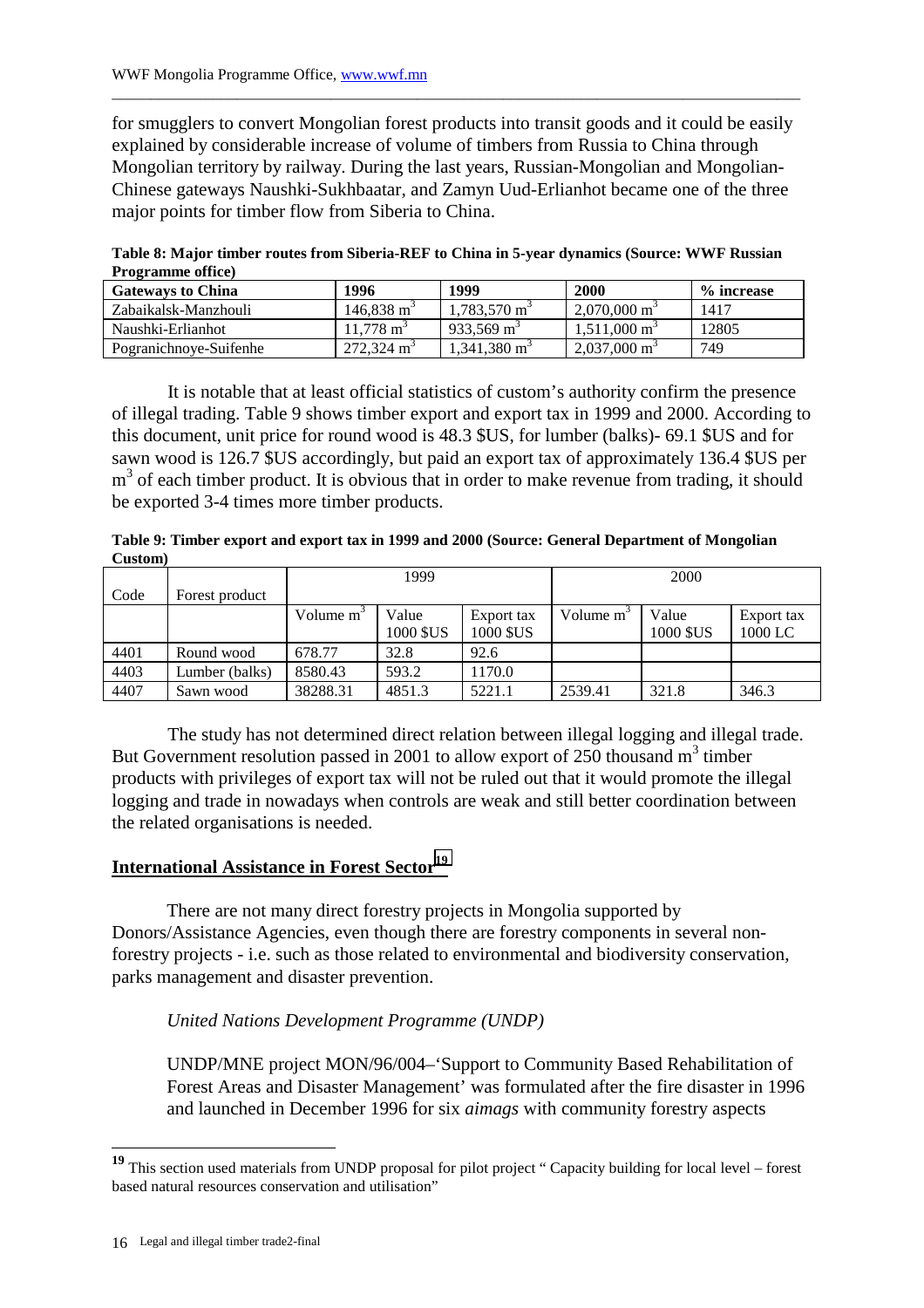emphasised in Selenge and Arkhangay *aimags*. It continued until the end of 1998. The project aimed at strengthening national and local capacities for prevention and mitigation of natural disasters, especially forest fire. A key strategy for the project was the involvement and empowerment of the local community. Establishment of community forestry was one of the important purposes of the project.

UNDP has taken several other initiatives with respect to the forestry sector in Mongolia.

\_\_\_\_\_\_\_\_\_\_\_\_\_\_\_\_\_\_\_\_\_\_\_\_\_\_\_\_\_\_\_\_\_\_\_\_\_\_\_\_\_\_\_\_\_\_\_\_\_\_\_\_\_\_\_\_\_\_\_\_\_\_\_\_\_\_\_\_\_\_\_\_\_\_\_\_\_\_\_\_\_\_\_\_\_\_\_\_

- Together with FAO, a proposal has been prepared for the elaboration of a National Forest Programme (NFP) for Mongolia, which should lead to formulation of sound strategic planning, policy and programmes in the forestry sector, adhering to the principles of Agenda 21, MAP-21 and the Intergovernmental Forum on Forest  $(IPF)^{20}$ .
- Together with ILO and FINNIDA, a project proposal on the development of a National Code of Forest Practices for Mongolia has been developed and is awaiting its implementation $21$ .

The Poverty Alleviation Project, funded by UNDP executes a micro-credit scheme in which also revenue-making opportunities from forest systems are being financed.

## *Food and Agriculture Organisation of the United Nations (FAO)*

In the context of preparations for a National Forest Programme (NFP), FAO has supported the Government and UNDP through consultancies and made available draft proposals.

In addition to the abovementioned NFP project, FAO has prepared a proposal, together with UNDP, for a national level forest fire management project.

FAO Headquarters in Rome is currently assessing a proposal on 'Strengthening Capacity for Disaster Response and Forest Fire Prevention', to be implemented by the State Civil Defence Committee and the State Emergency Commission of Mongolia<sup>22</sup>.

FAO has recently completed a regional project entitled: 'Support to the Reorientation of Forestry Policies and Institutions of Countries of Asia in Transition to a Market Economy' (GCP/RAS/158/JPN – funded by Japan) which ended in October 1999. This project has organised several seminars and conducted a research on issues related to public sector capacity building, private sector development and information sharing in the forestry sector. FAO intends to continue to offer its expertise to Mongolia in the areas of institutional strengthening; development of a 'Code of Conduct' for forest industries; certification of foresters; and training on forest management and operations.

# *GTZ(German Technical Assistance)*

In providing assistance for forestry development in Mongolia, GTZ is a major player. Of particular importance in this context is the GTZ Project "Sustainable Use of Forests, Resource Protection and Training in the Forest Sector, Mongolia" (short: Sustainable Forest Management Project, SFMP). This project started recently

 $20$ <sup>20</sup> Project budget (UNDP and cost sharing) US\$ 77,025, duration 45 days, tentative start October 2000.<br>Project budget is US\$ 70,200, duration 15 months, tentative start October 2000.

<sup>&</sup>lt;sup>21</sup> Project budget is US\$ 70,200, duration 15 months, tentative start October 2000.<br><sup>22</sup> Property detailed 1, 2000.

<sup>22</sup> Proposed budget US\$ 261,360 – starting date July 2000.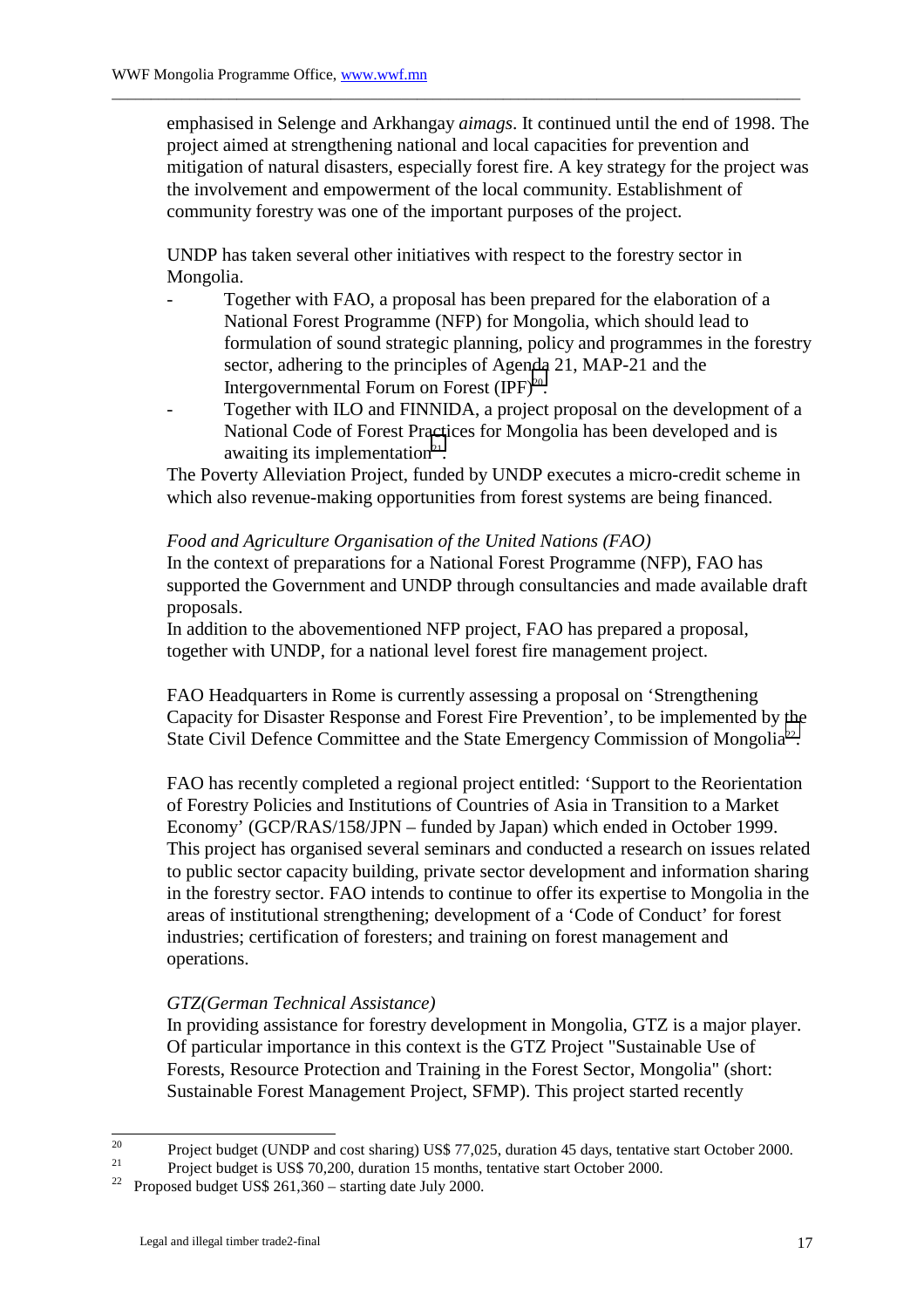(duration of pilot phase 04/00-05/01) and has the objective to develop main procedures for improving forest management planning based on discussion and common agreement with the forest administration and the target groups. It builds upon the results of two other GTZ projects: "Nature Conservation and Buffer Zone Development" and "Integrated Fire Management". These projects under completion deal with several interrelated aspects such as: protected area management; forest utilisation possibilities in protected areas/buffer zones; forest fire protection and control; and visitor information on parks and protected areas. The project sites are in the Strictly Protected Area of Khan Khentii Mountain range and its bufferzone. The projects have undertaken some community oriented forestry activities in the Buffer zone on the Western slopes of the Khentii Mountain range.

\_\_\_\_\_\_\_\_\_\_\_\_\_\_\_\_\_\_\_\_\_\_\_\_\_\_\_\_\_\_\_\_\_\_\_\_\_\_\_\_\_\_\_\_\_\_\_\_\_\_\_\_\_\_\_\_\_\_\_\_\_\_\_\_\_\_\_\_\_\_\_\_\_\_\_\_\_\_\_\_\_\_\_\_\_\_\_\_

#### *JICA(Japan International Cooperation Agency)*

Main areas of emphasis of Japanese assistance are economic infrastructure, agriculture and animal husbandry, prevention of national disasters, early warning system and basic human needs. In the forestry sector Japan's involvement is still limited. The "Forest Resources Management Study in Selenge Aimag", completed in 1998 and financed by JICA, aimed directly at forestry development. MNE has requested JICA for a technical assistance project to support fire protection over the area covered in their forest resource management study. However, at present, Japan does not seem to have any assistance funds earmarked for forestry.

Other Japanese organisations granted assistance in the forestry sector, e.g. Hyogo Prefecture with a small grant for reforestation in 1999 and 2000, and Kobe Steel Company Ltd. for reforestation in the years of 2000 and 2001.

# *The World Bank*

Through IFC, the World Bank has made available credit funds for the wood industry in Mongolia. Credit would be granted to private enterprises provided that they would submit a business plan. It seems that this condition so far could not be fulfilled.

# *European Union - TACIS*

TACIS has no specific forestry programme. Small financial contribution, however, was provided for a number of individual activities, mostly as one-time grant. These include planting trees in some *aimags*, cleaning of some fire damaged forests, purchase of equipment for forest fire protection, sponsoring of open parliamentary meeting on forest policy, conservation awareness regarding protection of endangered species, cross border programme on tree seeds with Russia and support to environmental NGOs. TACIS funds have been fully committed unto the year 2000. Any substantial assistance for forestry can be considered only after 2000. What happened with this one, did they consider it after 2000

#### *United States*

USAID support is aimed at improving commercial practices in Mongolia (as well as public administration and management, and government's monitoring capability) to promote economic growth; an example being the USAID Economic Policy Support Project. In the field of environment and land use, USAID has prepared an environmental profile of Mongolia, and a farmer to farmer exchange programme was planned. The farmer to farmer exchange programme is likely to include persons involved in wood harvest in rural areas.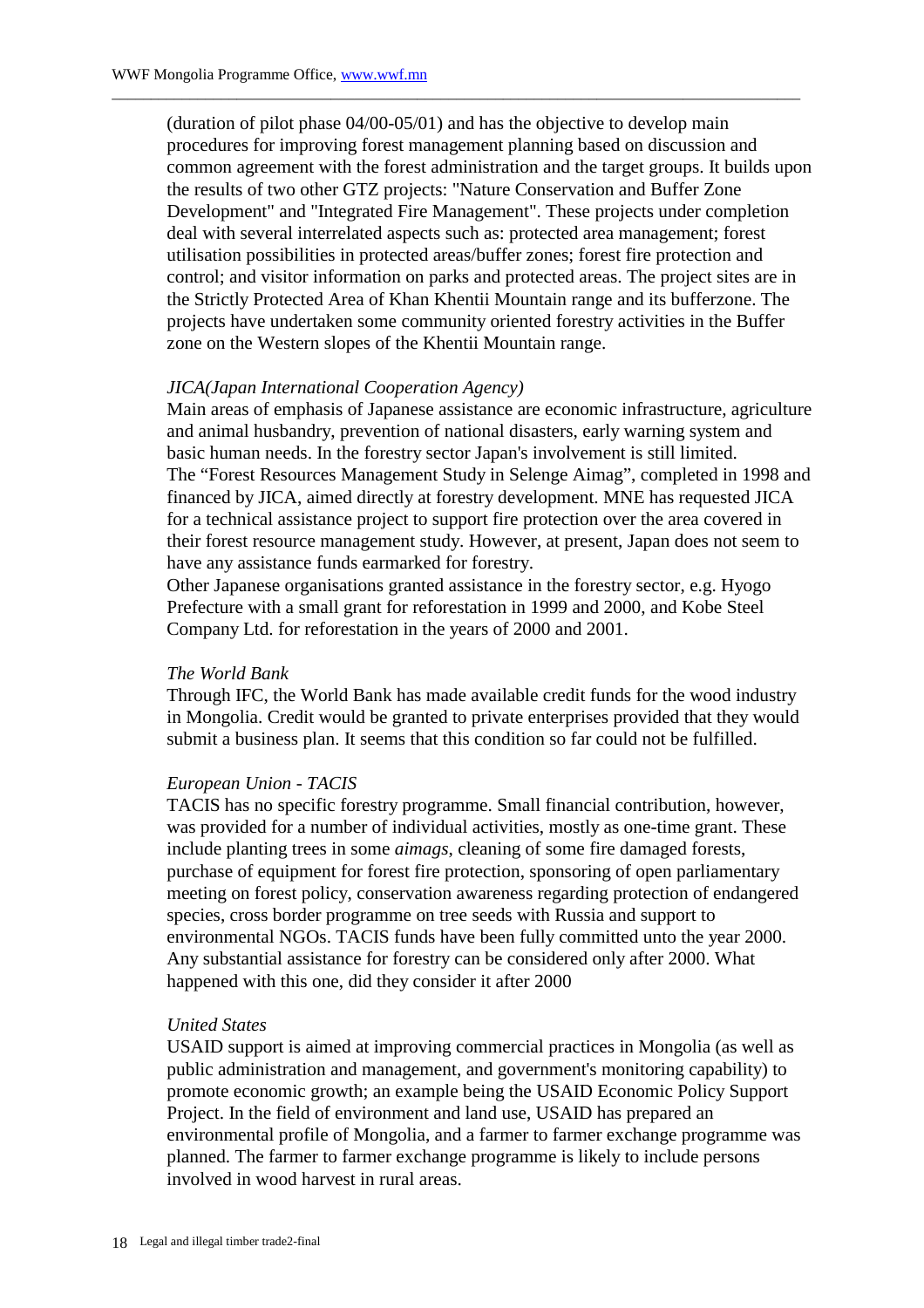#### *United Kingdom*

UK support to Mongolia is small, mainly for poverty alleviation, social development, nature and environment, and transition management. (Examples of projects: rehabilitation of street children; improvement of *ger* stoves). UK has also committed to support implementation of MAP-21. But resources are limited. UK-ODA however might be interested in the developments regarding forestry.

\_\_\_\_\_\_\_\_\_\_\_\_\_\_\_\_\_\_\_\_\_\_\_\_\_\_\_\_\_\_\_\_\_\_\_\_\_\_\_\_\_\_\_\_\_\_\_\_\_\_\_\_\_\_\_\_\_\_\_\_\_\_\_\_\_\_\_\_\_\_\_\_\_\_\_\_\_\_\_\_\_\_\_\_\_\_\_\_

# *Other (possible) Donors*

From the above it can be concluded that most of the assistance activities are in the interface of forestry and environmental conservation and very little has taken place within the core areas of forest management. All donor/assistance agencies stress the importance of forestry in Mongolia. There are only few donor agencies with offices in Ulaanbaatar. Some Western European and the Scandinavian countries are not present at the diplomatic level in Ulaanbaatar. Although their interest in Mongolian forestry is presently not known, experiences of these countries will be of relevance to Mongolia. Worth mentioning is that the Finnish company Jaakko Poyry had undertaken a study on forest industry development in 1995. Also FINNIDA has been approached to support the proposed project 'National Code of Forest Practices in Mongolia' to be started in 2000.

## *World Vision*

World Vision has been involved as a subcontractor in the UNDP funded 'Support to Community Based Rehabilitation of Forest Areas and Disaster Management', primarily to develop and adapt the concept of community forestry for Mongolia. Under this project, World Vision carried out subprojects on: Participatory Learning and Action/Rapid Appraisal (PLA/RA) in community forestry development in selected communities. Baseline surveys and training workshops were conducted and community groups were organised. More recently, World Vision has prepared a Community Forestry project in Bulgan *aimag* and plans to implement here also an Area Development Programme.

# **Summary and Conclusion**

Mongolia's total area is 156,6 million hectares with forested areas covering 18,3 million hectares, or just 8.1% of the total landmass. According to FAO statistics, Mongolia belongs to country with small forest resources. In addition,, the boreal forests of Mongolia are located in the critical zones for forest growth. Because they belong to transition zone forests from the southern edge of Siberia's vast taiga forest - the largest continuous forest ecosystem on earth, to the Central Asian dry steppe - they are extremely precious from a global environmental point of view.

According to the human impact survey on forest ecosystem during the last 100 years, 40 per cent of all the forest has been impacted at some level. Between 1940 and 2000 in total 43.8 million cubic meter round wood were harvested from more than 320 thousand hectare, in addition annual about 392.5 thousand ha were affected by forest fire and 101.1 thousand ha of forest area damaged by insects and pests since 1980 respectively. Only between 1996 and 1997 in total 5.0 million ha area were affected by fire and of which nearly 500 thousand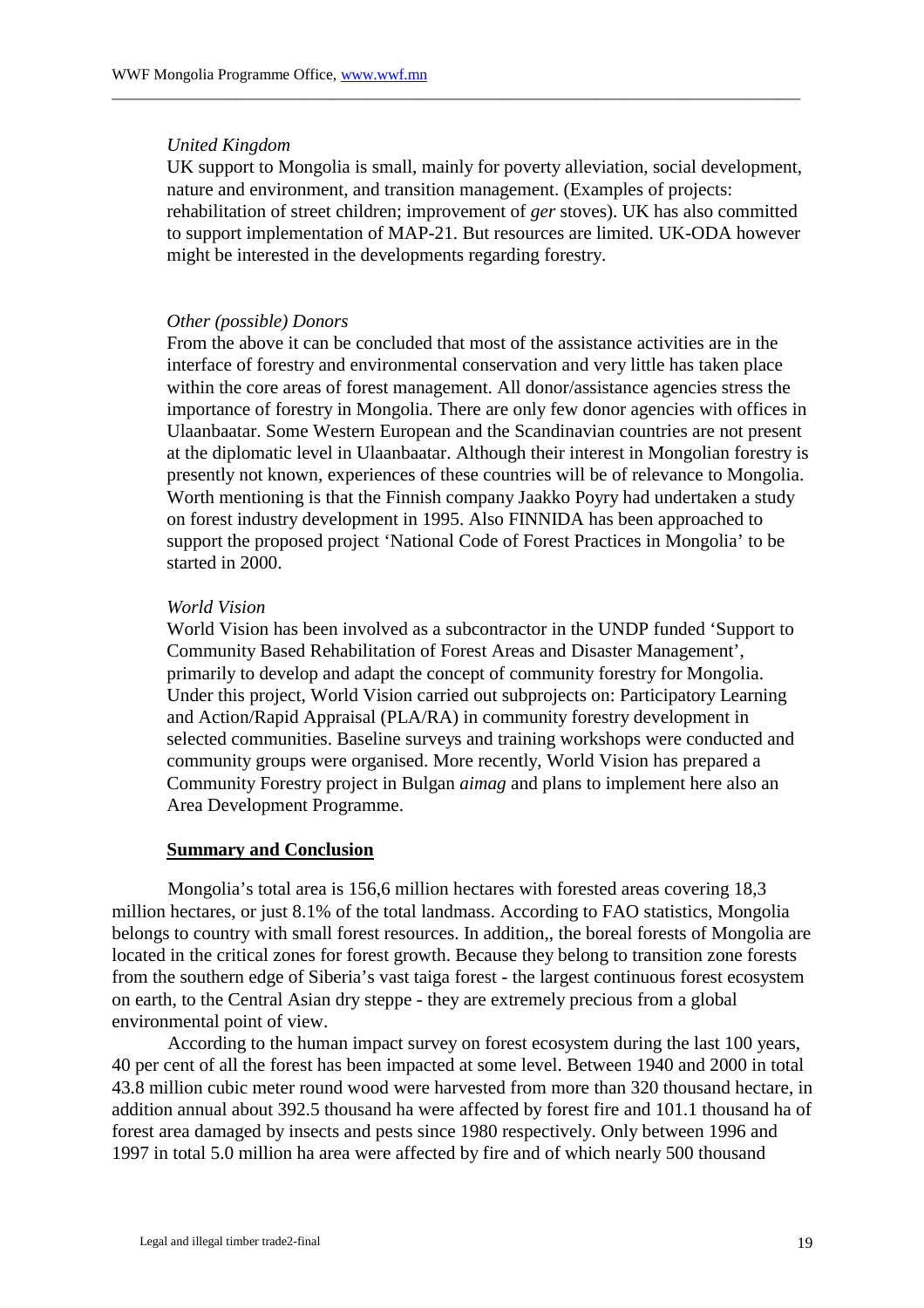forests have been completely burnt<sup>23</sup>. Over the last twenty years, forests decreased by 1.2 million ha (a deforestation rate of  $60,000$  ha per year)<sup>24</sup>. The major causes for forest degradation and deforestation are fires and insect pests, but often as secondary damaging agents. Over 90 percent of these fires are human caused. More people including decisionmakers and forestry authorities tend to assume that burnt trees can be cut down. Therefore, most of permission for harvest is given in burnt forest area and this process is continuing. It is obvious what kind of impact this can add to already badly effected forest ecosystem. Along the main roads and railways, where forests are easily accessible - they disappear at an alarming rate as a result of the anarchic exploitation of timber. The economic benefits that forests could generate are wasted. There exists a gap in monitoring the area of logging and the amount of extracted timber, and illegal logging is rampant.

\_\_\_\_\_\_\_\_\_\_\_\_\_\_\_\_\_\_\_\_\_\_\_\_\_\_\_\_\_\_\_\_\_\_\_\_\_\_\_\_\_\_\_\_\_\_\_\_\_\_\_\_\_\_\_\_\_\_\_\_\_\_\_\_\_\_\_\_\_\_\_\_\_\_\_\_\_\_\_\_\_\_\_\_\_\_\_\_

The absence of a strong forest administration is also expressed by the lack of an effective fire management and insect control system. Another obstacle to successful environmental management in the top-decision-making level is the fact that economic, political, and social incentives *not* to enforce the law are more often stronger than enforcing the law. There is a pressing need for transparency to clarify and openly distinguish between the interests and roles of private 'for-profit' enterprises (forest plantations, timber operations, forest industries, forest based services) and 'not-for-profit' authorities (public administration and enforcement of laws) and civil society organisations. The weak institutional framework of the forestry administration puts off the successful implementation of the laws, regulations and policies that do exist. **Policy instruments on forest management and its conservation should be strengthened and streamlined.** 

In order to address the problem of forest degradation at the local level, it has been introduced several measures like timber certification of origin, community forestry and amendment in forest law. But the result of these measures is doubtful.

In Mongolian timber export, sawn wood used to be played main role. While annual export of the sawn wood reached over 120 thousand  $m<sup>3</sup>$  in the middle of 1980s it gradually decreased to 45 thousand  $m^3$  in 1995<sup>2</sup>. However, the export of sawn wood sharply increased since 1996 and it reached 268 thousand  $m<sup>3</sup>$  in 1998. Due to pressure from public, in 1999 the government imposed an export tax of 150,000 *Tugrug* (about US\$150/m<sup>3</sup> ) on logs and semiprocessed wood, which *de-facto* has halted the legal export. Unfortunately, it could not become a lever for further development of wood processing industries. The export tax on unprocessed wood was intended to gain some time and conserve the forest resources, but it seems to have perverted the incentives to the local market, which is served more and more by illegal logging practices that do not respect any sound forest management practice. However, the need for cash in Mongolia and the presence of a large, hungry market nearby (China) will sooner or later mean that these forests will be opened up, logged over and destroyed if the present context (especially the institutional) does not change.

During the last years, Russian-Mongolian and Mongolian-Chinese gateways Naushki-Sukhbaatar, and Zamyn Uud-Erlianhot become one of three major points for timber flow from Siberia to China. Absence of transit goods registration and lack of control have opened up "opportunities" for smugglers to convert the Mongolian forest products into transit goods. It was impossible to determine illegal trade during the project time but at least official statistics of custom's authority confirm the presence of illegal trading.

l

 $23$  The National Programme on Forestry, 2001

 $^{24}$  Dr.G.Tsedendash, Mongolian Forest and its ecology, unpublished, 1998